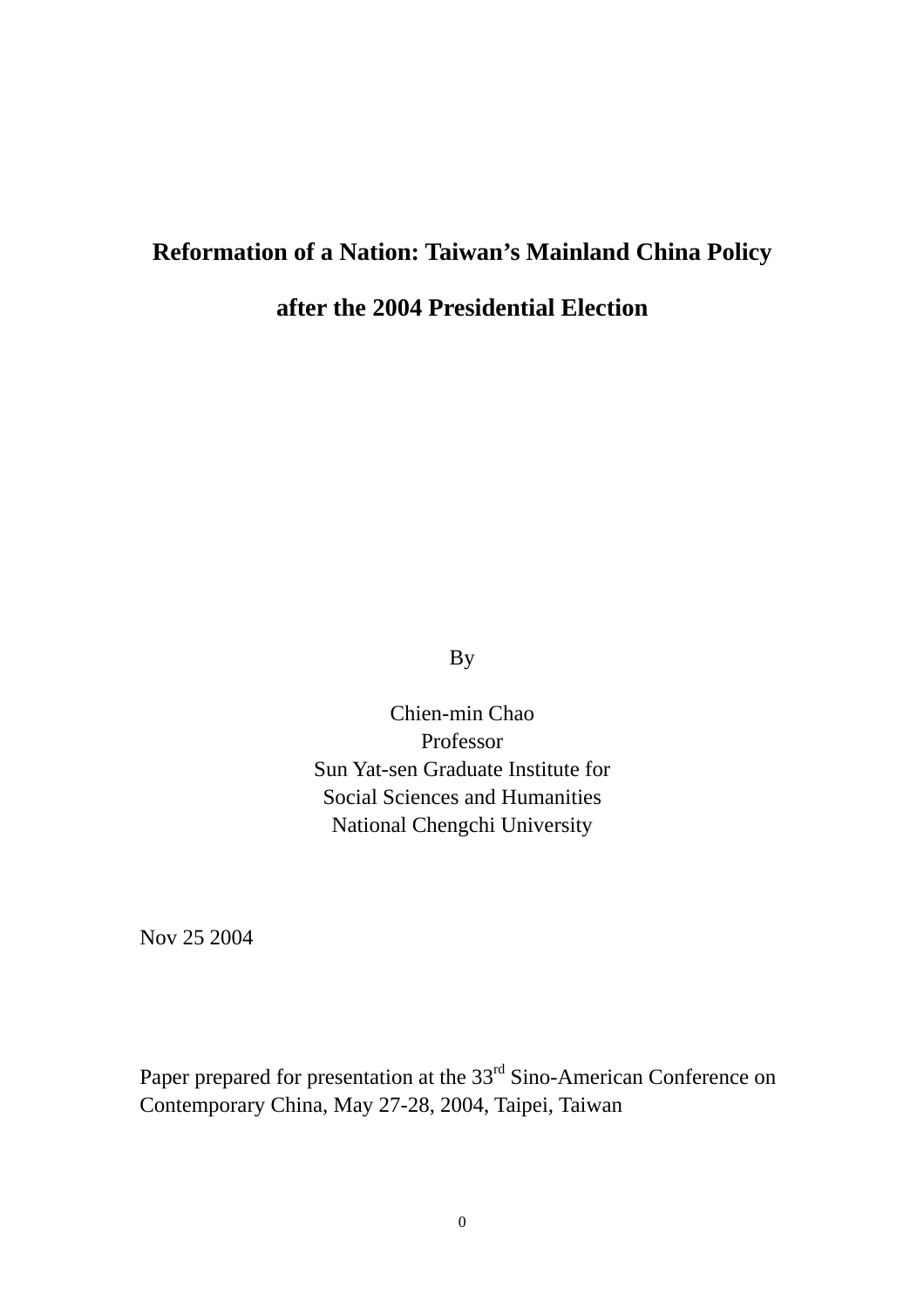# Summary

President Chen Shui-bian's reelection in March 2004 has been viewed as an important battle for defending the sovereignty of Taiwan. The election is a show of force for a huge political and social movement that is currently under way to reformulate and restructure the nation and the political culture that lies under it. The Rectification of the National Designation campaign that was lunched in September, 2003, the "Holding Hands to Safeguard Taiwan" campaign held on February 28, 2004 to commemorate the historical tragedy that happened the same day fifty-seven years ago and more importantly, to mobilize support for President Chen, the holding of a referendum along with the presidential balloting and the proposition to write a new constitution are all parts of this nation-building drive. It is a campaign to "nationalize Taiwan."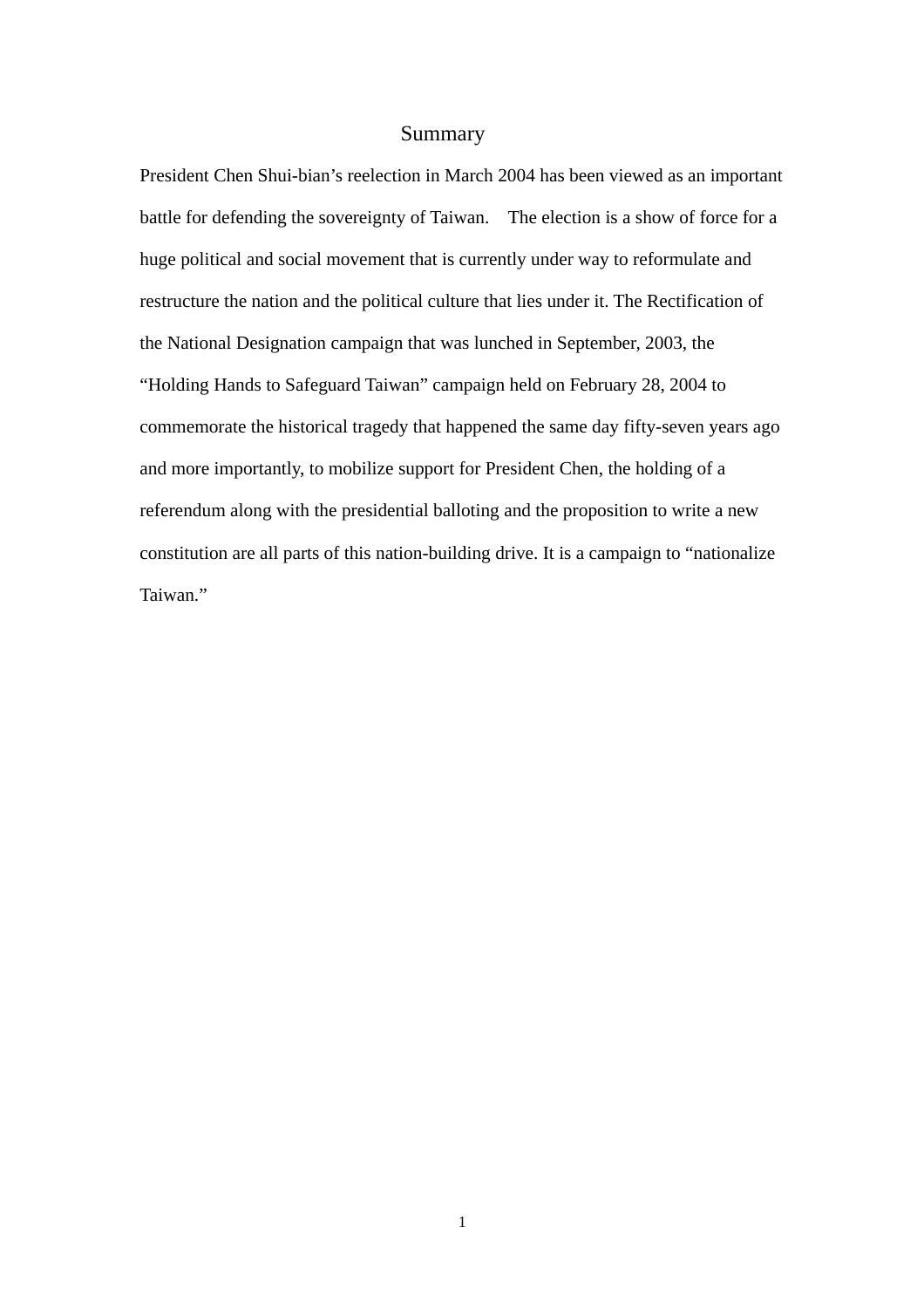President Chen Shui-bian's reelection in March 2004 has been widely acclaimed as a victory for Taiwan's consciousness and identity.<sup>[1](#page-2-0)</sup> Polls after polls indicate that those who identify themselves as "Taiwanese" have climbed to new heights. A poll conducted by the United Daily newspaper in October 2003 showed 67% of the respondents accounted "national identification" as possible reason for their voting inclination in the upcoming presidential election.<sup>[2](#page-2-1)</sup> For many, the victory of Chen was attributed to his successful embrace of Taiwan's mainstream opinions while the loss of his opponents, a joint ticket of KMT Chairman Lien Chan and People First Party Chairman James Soong, was resulted from an incapacity of developing a discourse reflective of local values and interests.

As the election was viewed as an important battle for "defending the sovereignty of Taiwan" a DPP victory is interpreted as proof that Taiwan has walked out of the shadow of China, rendering the "one China framework into the dustbin of history."<sup>[3](#page-2-2)</sup> For many, Chen's victory is more than a consolidation of Taiwan's democracy. It is a victory for Taiwan as a nation. Actually, the election is a show of force for a huge political and social movement that is currently under way to reformulate and restructure the nation and the political culture that lies under it. The Rectification of the National Designation campaign that was lunched in September, 2003, the "Holding Hands to Safeguard Taiwan" campaign held on February 28, 2004 to commemorate the historical tragedy that happened the same day fifty-seven years ago and more importantly, to mobilize support for President Chen, the holding of a "defensive referendum" (for many it is a plebiscite) along with the presidential balloting and the proposition to write a new constitution are all parts of this

<span id="page-2-0"></span><sup>&</sup>lt;sup>1</sup> See for example Chen's interview with the *Washington Post*, March 29, 2004.

<span id="page-2-1"></span>See for example Chen's interview with the *Washington Post,* March 29, 2004. 2 *Lienho bao* (United Daily) (Taipei), October 2, 2003, p. A3. 3

<span id="page-2-2"></span><sup>&</sup>lt;sup>3</sup> "Both Ruling and Opposition Parties Should Take Good Care of the Interests of the People and the Future of Democracy," *Zhiyou shibao* (Taipei) editorial, March 26, 2004; "To Oppose Referendum Is Tantamount to Opposing People First and Taiwan First," *Zhiyou shibao* (Liberty Times) (Taipei), editorial, March 13, 3004.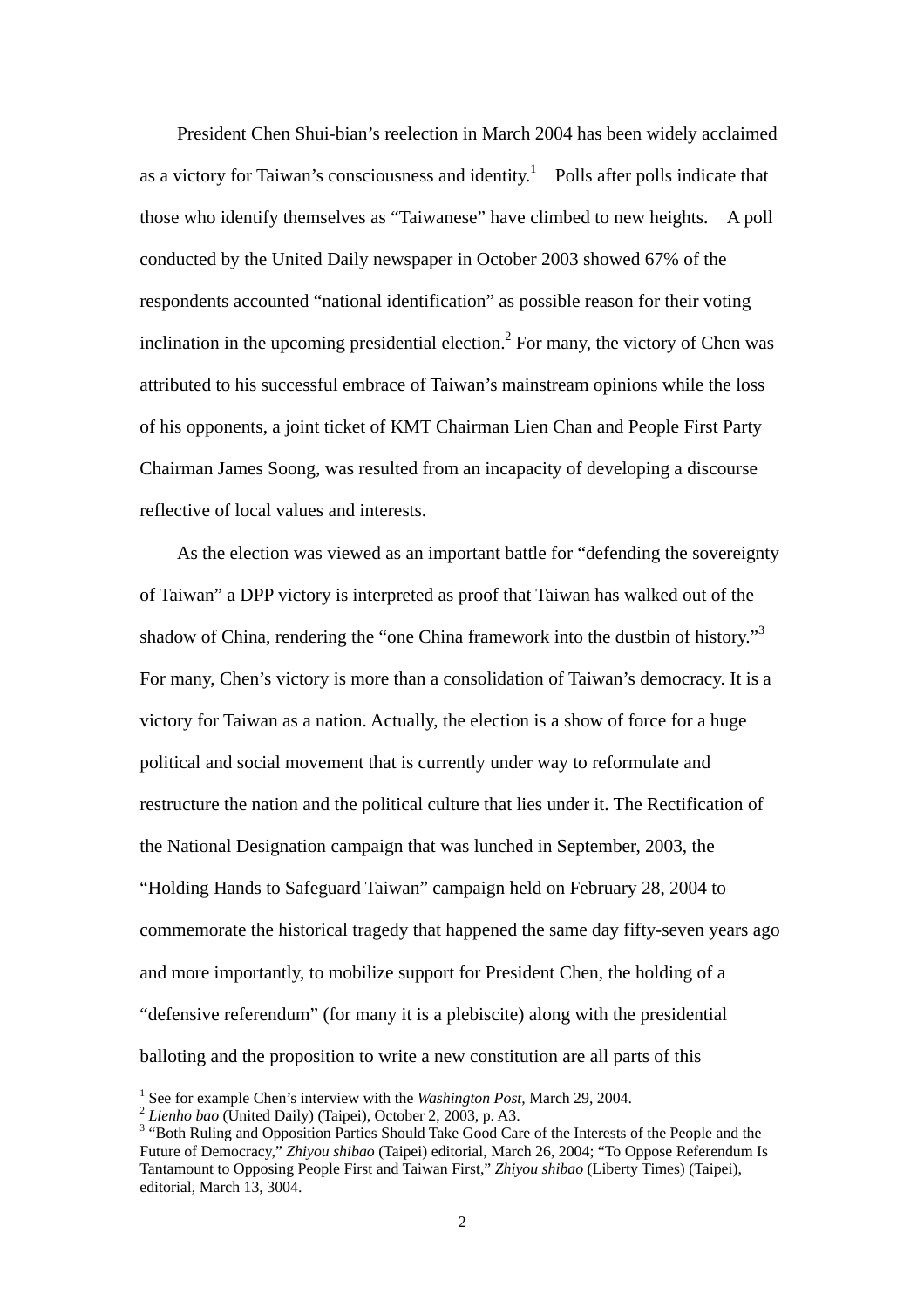nation-building drive. The old political order is deemed indicative of the "greater China" thinking brought over by the "alien regime" from China and is out of touch with the reality.<sup>[4](#page-3-0)</sup> It is a campaign to "nationalize Taiwan."<sup>[5](#page-3-1)</sup>

 Although President Chen tried to tamp down the rhetoric in his inauguration speech on May 20, 2004, by stating that the new constitution is to be written within the current constitutional framework and will not touch upon the sovereignty, the territories as well as the issue of independence or unification,  $6$  this paper argues that the pace of Taiwan's nation-building has been intensified, moving from that of cultivating a local culture to building a new state.<sup>[7](#page-3-3)</sup> However, the movement is quasi-nationalization in nature because part of the old order such as the name and national flag are intentionally preserved for now in order not to sabotage the status quo to much to be generally accepted. The maneuvering is made easier because it is proceeded in sync with and under the name of democratization. The quest is more than a few victories at the international arena. The country at its present form is now considered "abnormal." To make it "normal" it takes localization of the thinking of the people and reformation of its political structures so that a new sovereignty and a new culture can be reborn. As such, the interpretation of the status quo is not static; it is dynamic. Cross-Strait relations are inevitably reshaped as a result of this reorientation.

#### **Cultivation of Taiwanese Consciousness**

<span id="page-3-0"></span><sup>&</sup>lt;sup>4</sup> "China Misreads Chen Reform Plan," *Taipei Times* (Taipei), April 18, 2004, p. 8.<br><sup>5</sup> Michael Vinchuens View "Depationalization of Taiwan vs. Decinicization." Zho

<span id="page-3-1"></span>Michael Xinghuang Xiao, "Denationalization of Taiwan vs. Desinicization," *Zhongguo shibao* (China Times) Taipei), February 18, 2004, p. 4.<br><sup>6</sup> *Zhongguo shibao*, May 21, 2004, p. A 10.<br><sup>7</sup> Years ago, the author argues that cross-Strait relations were redefined as Taiwan's local consciousness

<span id="page-3-2"></span>

<span id="page-3-3"></span>was in direct conflict with Chinese nationalism. See, Chien-min Chao, "Taiwan's Identity Crisis and Cross-strait Exchanges," *Issues & Studies* (April 1994), pp. 1-13; "Taiwan's Mainstream Consciousness vs. China's Nationalism: Cross-Strait Relations Facing the 21st Century," *Zhongguo dalu yanjiu* (Mainland China Studies) (Taipei), (January 1998), pp. 54~71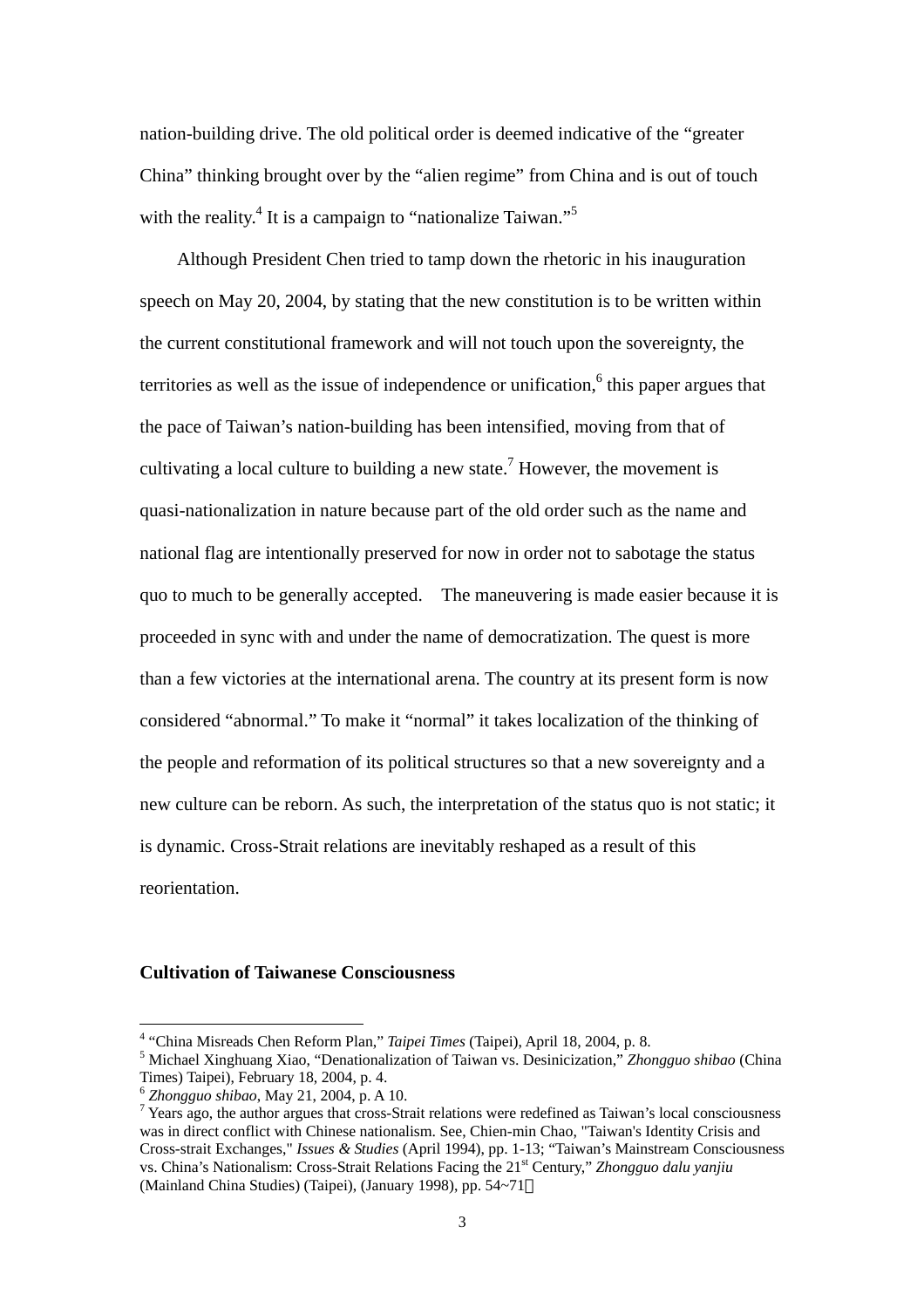The process of the nation-building has two major ingredients: a cultural campaign to foment Taiwanese consciousness and a political campaign to reconstruct the sovereignty of the country. While former President Lee Teng-hui spent a great deal of time reforming the old political structures and building new institutions, Chen Shui-bian has taken this reformation to new frontiers, hoping to complete the restructuring before his second term ends in 2008.

To foment a Taiwanese identity in order to stand up to China's ferocious quest to obliterate the country as a sovereign state has been a major concern since former President Lee Teng-hui's second term in office. In his acceptance speech to the KMT nomination to run for reelection in August 1995 Lee broached the ideas of "Taiwanese consciousness" and the "new Taiwanese,"<sup>8</sup> heralding the significance of pursuing a distinctive sense of Taiwanese as top political agenda for his second term in office. For him, Taiwan's past experience with various cultures including China, Japan, Portugal, and the Netherlands has put it in a unique position to recast the different ethnic groups currently residing in the island into a people different from that of the Chinese. Anyone who identifies with and loves Taiwan is considered a "new Taiwanese." Politically, the ROC on Taiwan has been a sovereign country never before ruled by the PRC. Six rounds of constitutional amendments in the 1990s have been cited as evidence that the ROC's sovereignty is only extended to those territories under its effective control, i.e. Taiwan and its offshore islands such as Penghu, Lanyu, Jinmen and Mazu.

 To prevent Taiwan's sovereign status from further erosion because of the anemic recognition by the international community and to deny Beijing the right to make illicit claims over Taiwan former President Lee Teng-hui commissioned a task

<span id="page-4-0"></span><sup>8</sup> Lee Teng-hui, *Taiwan de zhuchang* (With the People Always in My Heart) (Taipei: Yuan-Liou Pubilshing Co., 1999), pp. 76-77.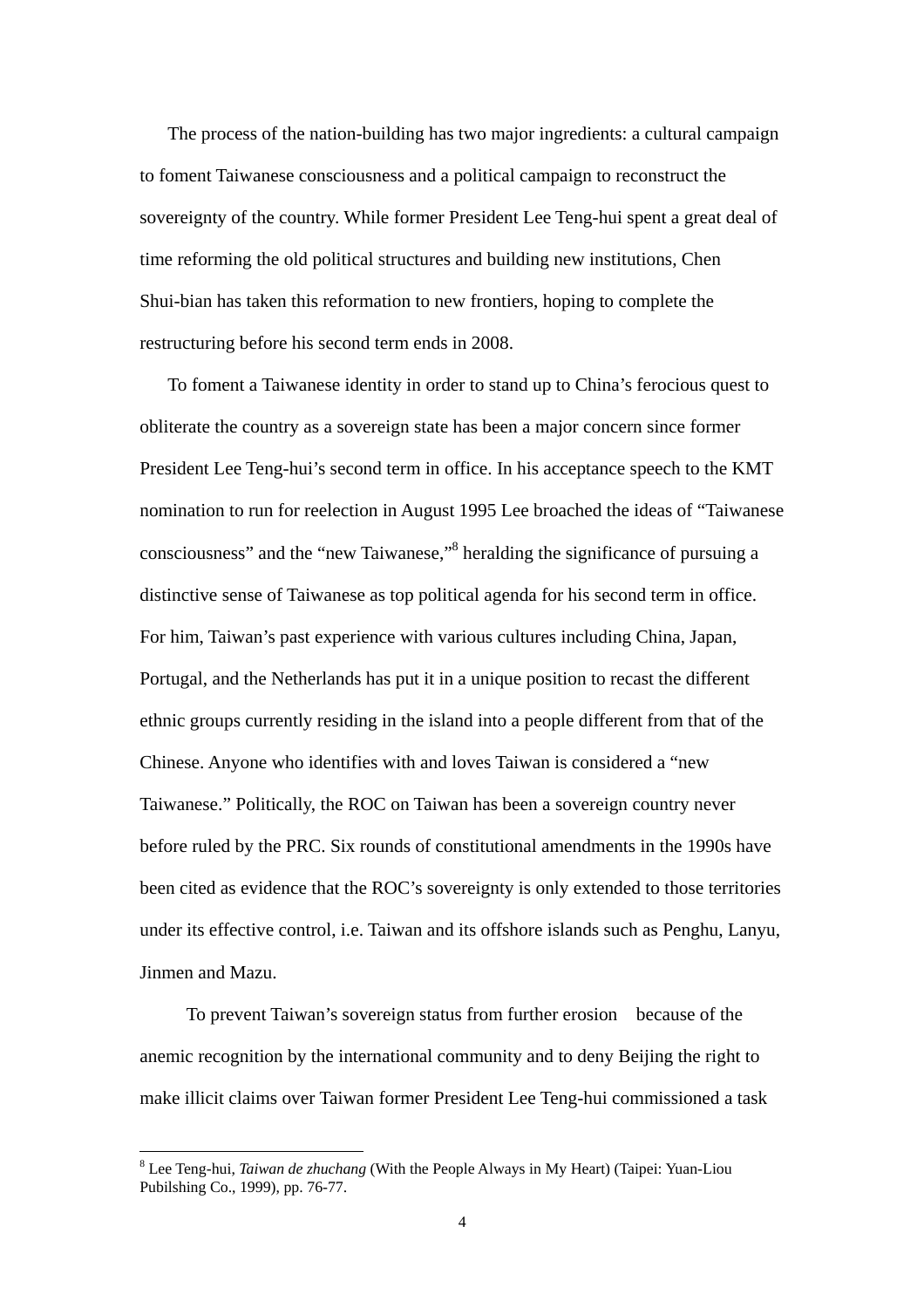force to "strengthen the sovereign status of the ROC" in August 1[9](#page-5-0)98. $9$  Suggestions made by the task force, headed by Tsai Ing-wen, chairperson of the Mainland Affairs Council during President Chen Shui-bian's first four years in office, included (A) revision of the constitution to redefine the territories of the country as those where the jurisdiction of the constitution is enforced; (B) revision of relevant laws to substitute names like Taiwan and mainland China with the Republic of China and the People's Republic of China and (C) abolition of the National Unification Guidelines. It was believed that Taiwan's sovereignty would be renewed partly through letting go those territories not directly under its jurisdiction and ambiguous terms such as "free China" and "mainland China".<sup>10</sup> The reformation drive culminated when Lee gave an interview to a German journalist in July 1999 in which the former President shocked the world by declaring that the current state of relations between the two sides of the Taiwan Strait was that of a "special state-to-state."

Lee seemed to be convinced that Taiwan had been made a different country after the Provisional Articles Effective during the Communist Rebellion was abolished in 1991 and major overhauls of the constitution in the 1990s. Now that the president of the nation is elected popularly, unlike the past practice when it was decided by the National Assembly seated with deputies chosen in China, and its relationship with China has naturally become that of between two states. The most urgent task for this new polity was to gain international recognition (the word is understood as identity in Chinese) and status, i.e. to make the "ROC on Taiwan" or "Taiwan in ROC" a reality.

Handicapped by a long KMT tradition immersed in Chinese history and culture, what Lee Teng-hui was able to accomplish in his capacity as head of the state was to cultivate a new identity magnanimous enough to encompass all the ethnic groupings

<span id="page-5-0"></span><sup>9</sup> Lee Teng-hui, *Lee Teng-hui zhizheng gaobai shilu* (True Stories of Lee Teng-hui's As the President) (Taipei: Chengyang chubanshe, 2001), pp. 222-223. 10 Lee Teng-hui, *Lee Teng-hui zhizheng gaobai shilu*, p. 225.

<span id="page-5-1"></span>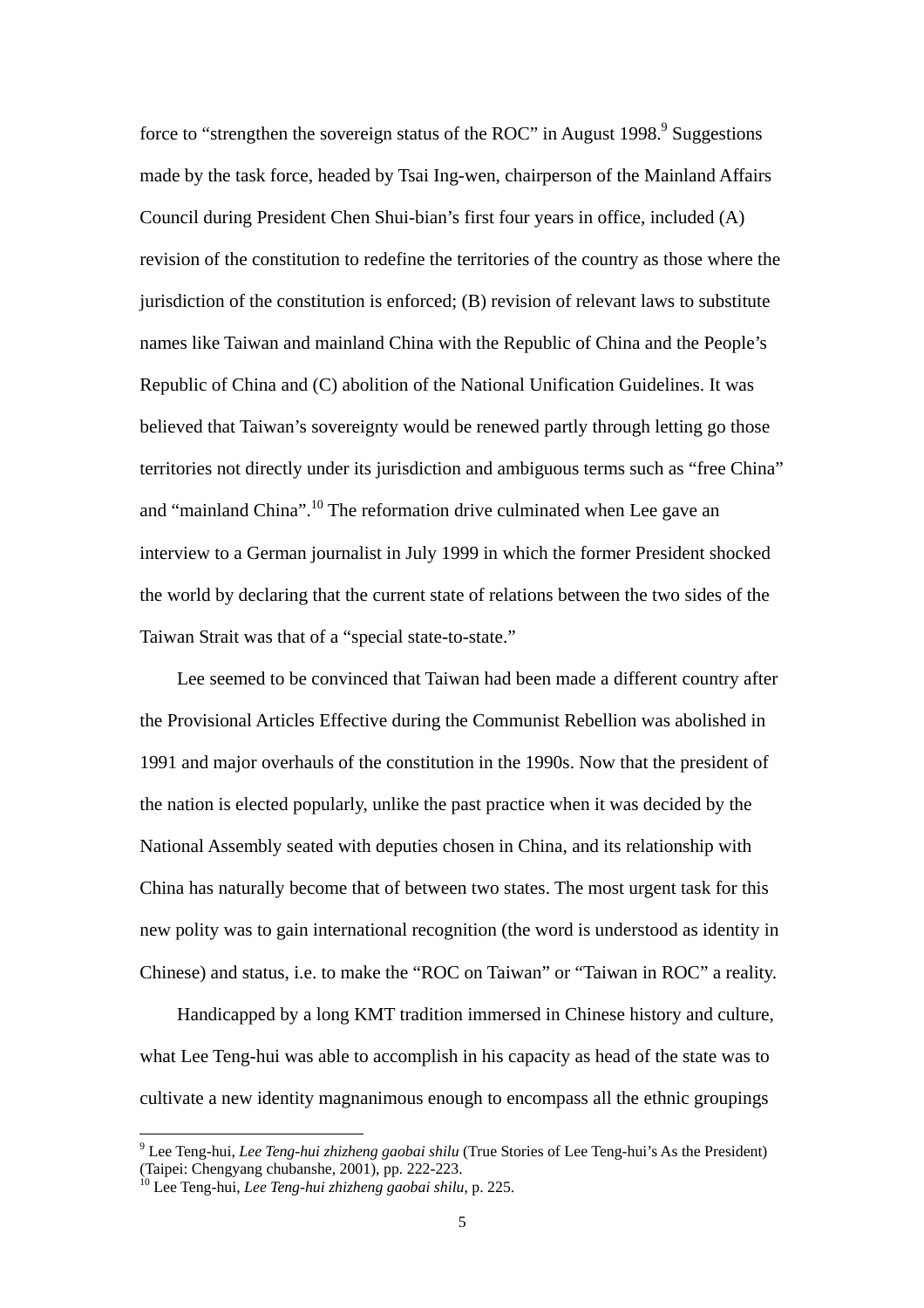without destabilizing the legitimacy of his rule and yet distinctive enough to put a decent distance with China. For him, a Taiwanese identity cannot be realized simply by embracing some jargons such as localization and recruiting some locally born politicians into the ruling circle. It has to come through a cultural renaissance.

#### **From Nativization to Quasi**-n**ation-building?**

President Chen Shui-bian takes this process of political re-socialization and restructuring one step further, making it a goal culture to push for the realization of a new country. Old values and belief systems solidified by years of ruling under an "alien regime" have gradually been transformed and given way to a new "mainstream consciousness". As a political party which made displacement of the old political order their aim the DPP has been aggressively looting and working for the deepening of localization.

However, due to a number of reasons the party has not been able to come up with set of policies inclusive and coherent enough to be embraced by people from both ends of the ideological spectrum. Instead, it has opted for a more rigid, unyielding and exclusionary policy on the issue of identity. Anything remotely related to "China" or "Chinese" have to be exorcized. Those who are showing signs of divergence from the "local values," defined by the largest ethnic group, the Fukienese, are expected to conform, or risk being excoriated. As a result, a full-fledged desinicization seems to be in place. Although the ROC is retained to avoid domestic tumult it is seldom referred. It was decided that from now on all government papers would address the PRC as "China".<sup>[11](#page-6-0)</sup> Instead of being part of the ROC the president said in an important speech that "Taiwan is the ROC and the ROC

<span id="page-6-0"></span><sup>11</sup> *Lienho bao*, September 25, 2004, p. A4.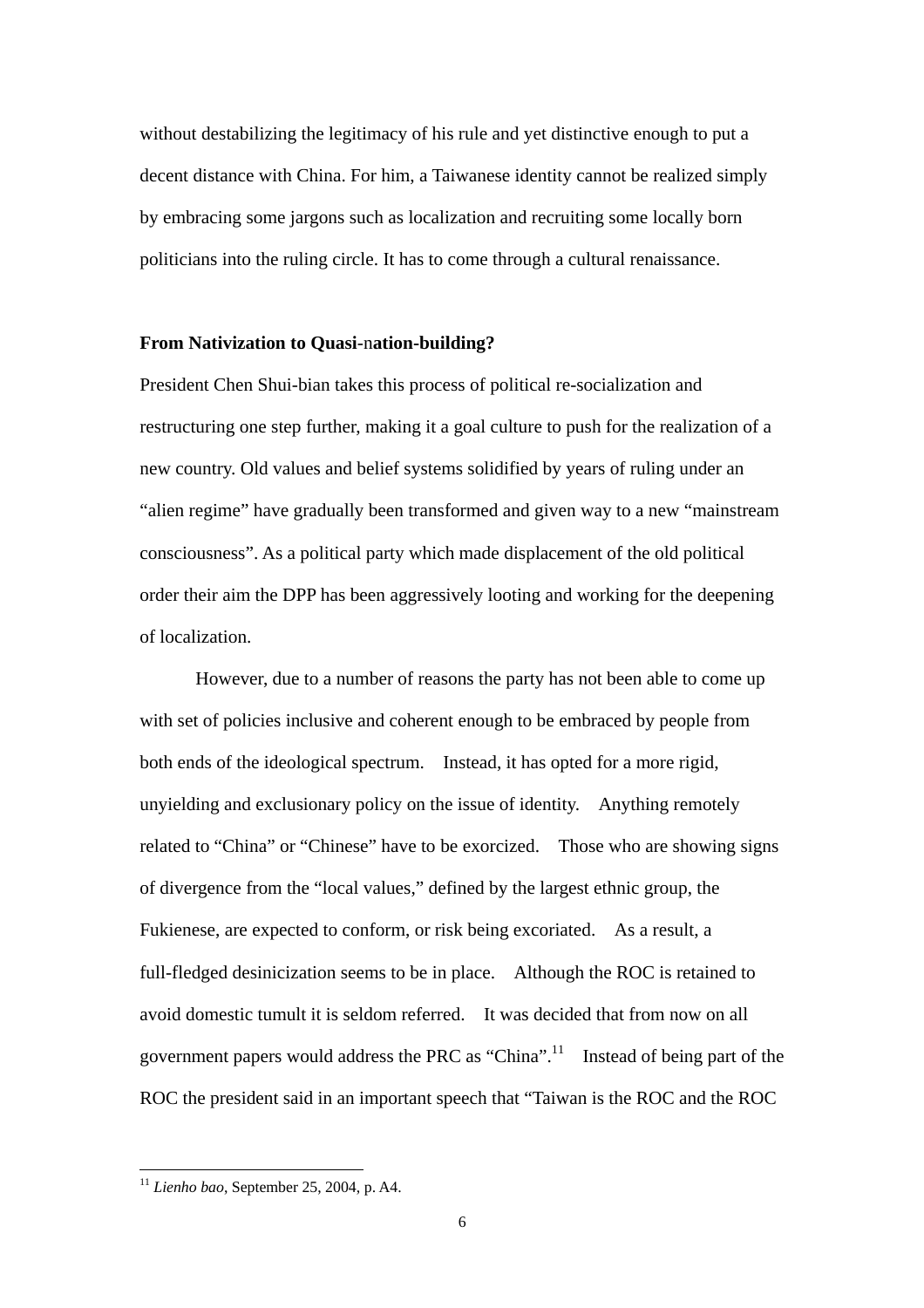is Taiwan". [12 T](#page-7-0)he expression "the ROC on Taiwan," a term invented by Lee Teng-hui, has ceased to exist. The expression the "New Taiwanese", another invention of Lee to resolve the ethnic tension by including both the old as well as the new settlers, has been nudged out by a more native-oriented "Taiwanese".

It is suggested that to win any election in the future at all and avoid being marginalized the pan-blues, the KMT and the PFT, need to embody themselves with more "local values" and jettison their "burden on China." It is better for the Chinese Nationalist Party, the KMT, to rename itself as the "Taiwanese Nationalist Party" if it still broods any hope of returning to power. Taiwanese consciousness is no longer perceived as something to differentiate the old settlers, the Taiwanese, from the new, the mainlanders, but a political force necessary for standing up to China. Transformation of the character of the nation is not only desirable but also necessary.

Obviously, Taiwanese quest for more localized values in what has been labeled by some as "desinification" has been turned into a political campaign of nation-building. At the heart of this reformation lies the issue of identity. The "mainstream consciousness" (taiwan zhuti yishi), touted as the main force thrusting Chen into victory, is composed of the following ingredients: localization of values and beliefs; rejection of China and the values it stands for; and a process of reforming and redefining the sovereignty of the country.

Localization started off as a political expedient to force redistribution of political powers and wherewithal that were skewed unevenly in mainlanders' favor at the national level of the political machinery. As the mainlanders were successfully driven off from the central political arena, it began to spill over to other areas. During the last years of Lee's presidency, a debate raged over whether Taiwanese culture was independent from Chinese influence or not. Starting from 1993, calls to

<span id="page-7-0"></span> $12$  President Chen made the point in his Double Ten day speech in 2004.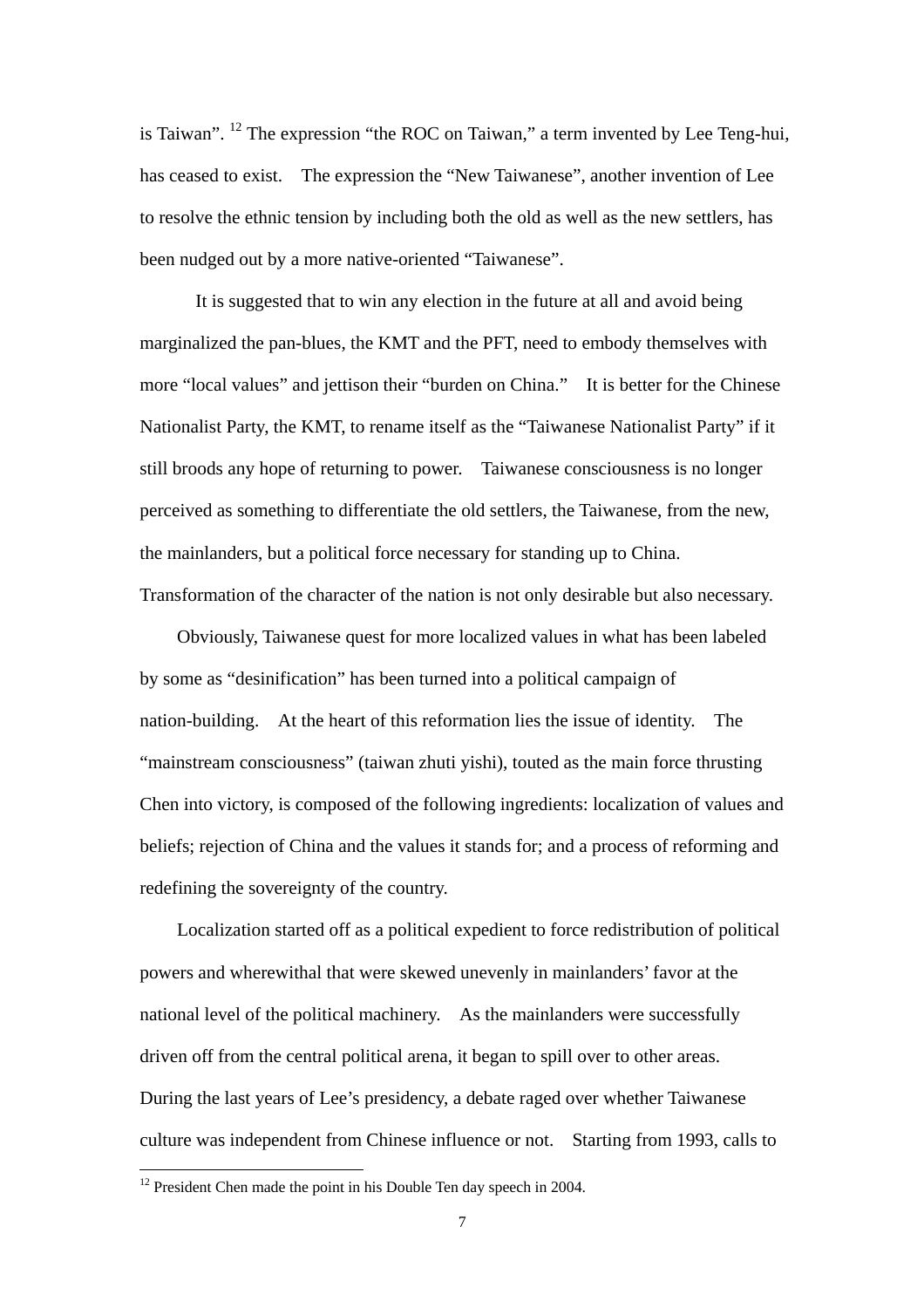"reformulate the society as a whole" and to "localize the education" came to the fore. Consequently, history and geography textbooks at the elementary and secondary schools were rewritten, bringing more Taiwan-related facts and stories into students' life. Chinese history is no longer categorized as "domestic history." It was thought that past education that had encapsulated values and orientations of China was obstacle to the forming of Taiwan's own identity.

The rediscovery of the beauty of Taiwan and the policy of "Taiwan first" are commendable. However, tensions that had existed between various ethnic groups and dissatisfaction with the cause set by the mainlanders dominated the development of the localization. Subsequently, it is the largest ethnic group the Hoklo, or the Fukienese, who account for roughly seventy percent of the population dictating the direction of the change. It is a process of "Hokloization".

| Year |                          | President Vice |                | Premier Vice |                | Cabinet                | Total          |
|------|--------------------------|----------------|----------------|--------------|----------------|------------------------|----------------|
|      |                          |                | President      |              |                | Premier Members $(\%)$ |                |
|      | 1993 Taiwanese           | 11.            | $\overline{0}$ | $0.5*$       | $\overline{0}$ | 17                     | 18.5           |
|      |                          |                |                |              |                |                        | $(54.5\%)$     |
|      | Mainlander <sup>10</sup> |                | 1              | 0.5          | $\mathbf{1}$   | 13                     | 15.5           |
|      |                          |                |                |              |                |                        | $(45.5\%)$     |
|      | 2001 Taiwanese           | 11             | 1              |              | $\mathbf{1}$   | 35                     | 39             |
|      |                          |                |                |              |                |                        | (95%)          |
|      | Mainlander <sup>0</sup>  |                | 0              | $\Omega$     | $\overline{0}$ | 2                      | $\overline{2}$ |
|      |                          |                |                |              |                |                        | $(5\%)$        |

**Table 1. Redistribution of Political Resources** 

\* Lien Chan, the Premier at that time, is *banshan*, an offspring of a Taiwanese and a mainlander.

Sources: a. The Executive Yuan website,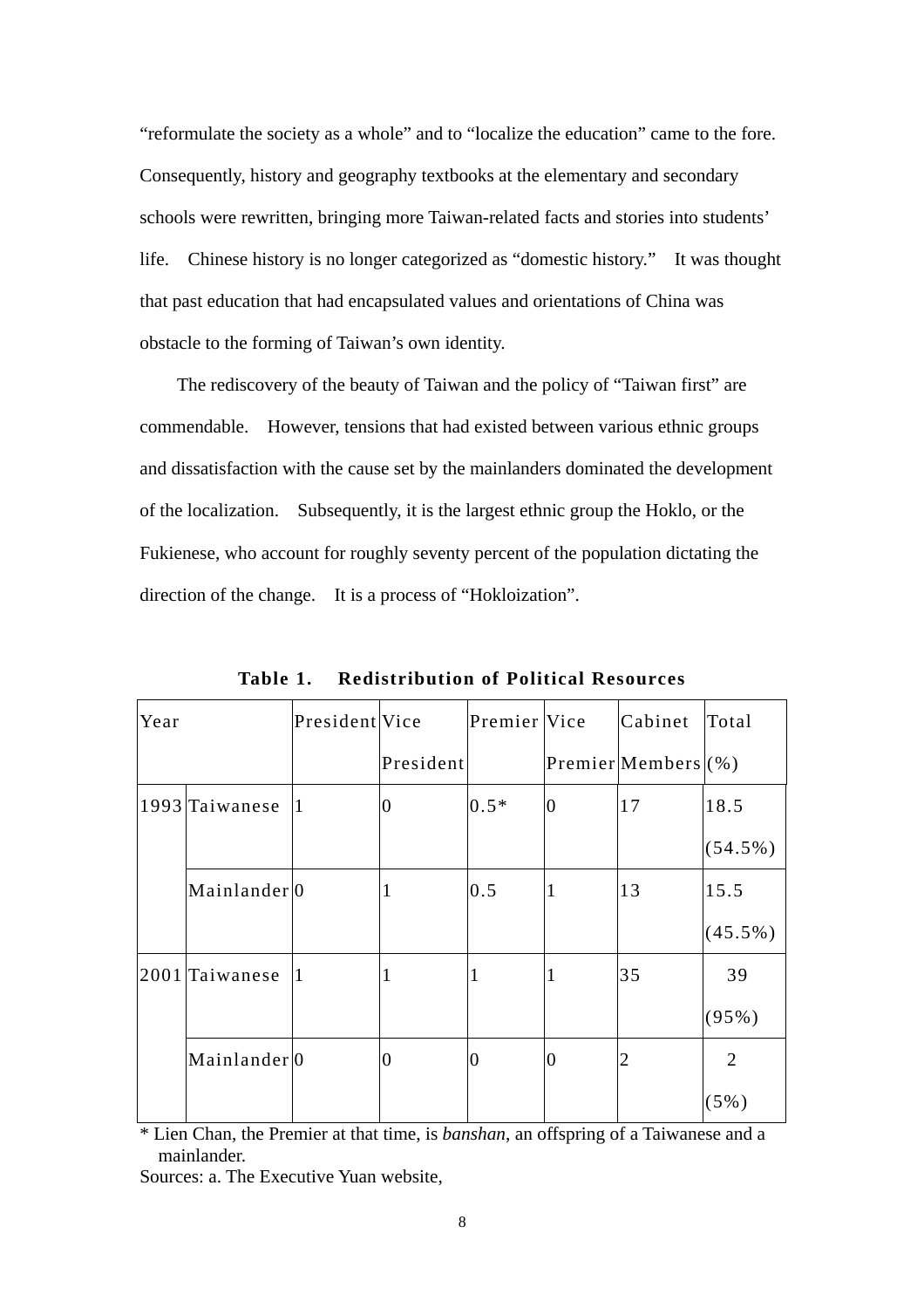[http://www.ey.gov.tw/web/index-m4.htm.](http://www.ey.gov.tw/web/index-m4.htm) b. *Singtao Ribao* (Hong Kong), February 27, 1993, p. 9.

 Because of its diplomatic suppression and unification policy China is highly resented by the Taiwanese.<sup>[13](#page-9-0)</sup> Some even attribute its heavy-handed policy as the primary cause to the rise of the "mainstream consciousness" in the island.<sup>14</sup> Taiwan's new identity is to a large degree reflection of the hostility and aversion towards China. President Chen has repeatedly rejected the "one China" formula as embodiment of the spirit of "one country, two systems" and acceptance would mean degradation of Taiwan to a status not dissimilar to that of Hong Kong. This is why the "one China, different interpretations" formula reached between the Strait Exchange Foundation and its Chinese counterpart, the Association of Relations across the Taiwan Strait, in November 1992 is unacceptable. This is also why Lien Chan and James Soong, Chen's opponents in his reelection bid, were condemned as "pro-China." Whether viewed as defensive or peaceful, the two referendums held during the March 2004 presidential election were intended to portray the unfriendly posture of the Chinese missile threats. The "Holding Hands Campaign to Save Taiwan" held on February 28, 2004 in which two million Taiwanese around the island were mobilized by the DPP and its junior partner, the Taiwan Solidarity Union, to link hands was described by the President as "safeguarding Taiwan and resisting China."<sup>15</sup> Throughout the election expressions like "caring for Taiwan and fighting against China" were often heard.

In the wake of pushing for local consciousness, redefining the future of the

<span id="page-9-0"></span><sup>&</sup>lt;sup>13</sup> See Chien-min Chao, "Will Economic Integration between Mainland China and Taiwan Lead to a Congenial Political Culture?" *Asian Survey*, vol. 43, no. 2 (March/April 2003).<br><sup>14</sup> "Taiwan Deserves More Respect," *Taipei Times*, May 8, 2004, p. 8.<br><sup>15</sup> President Chen used the words when meeting with a delegation fro

<span id="page-9-1"></span>

<span id="page-9-2"></span>*Zhongguo shibao*, April 5, 2004.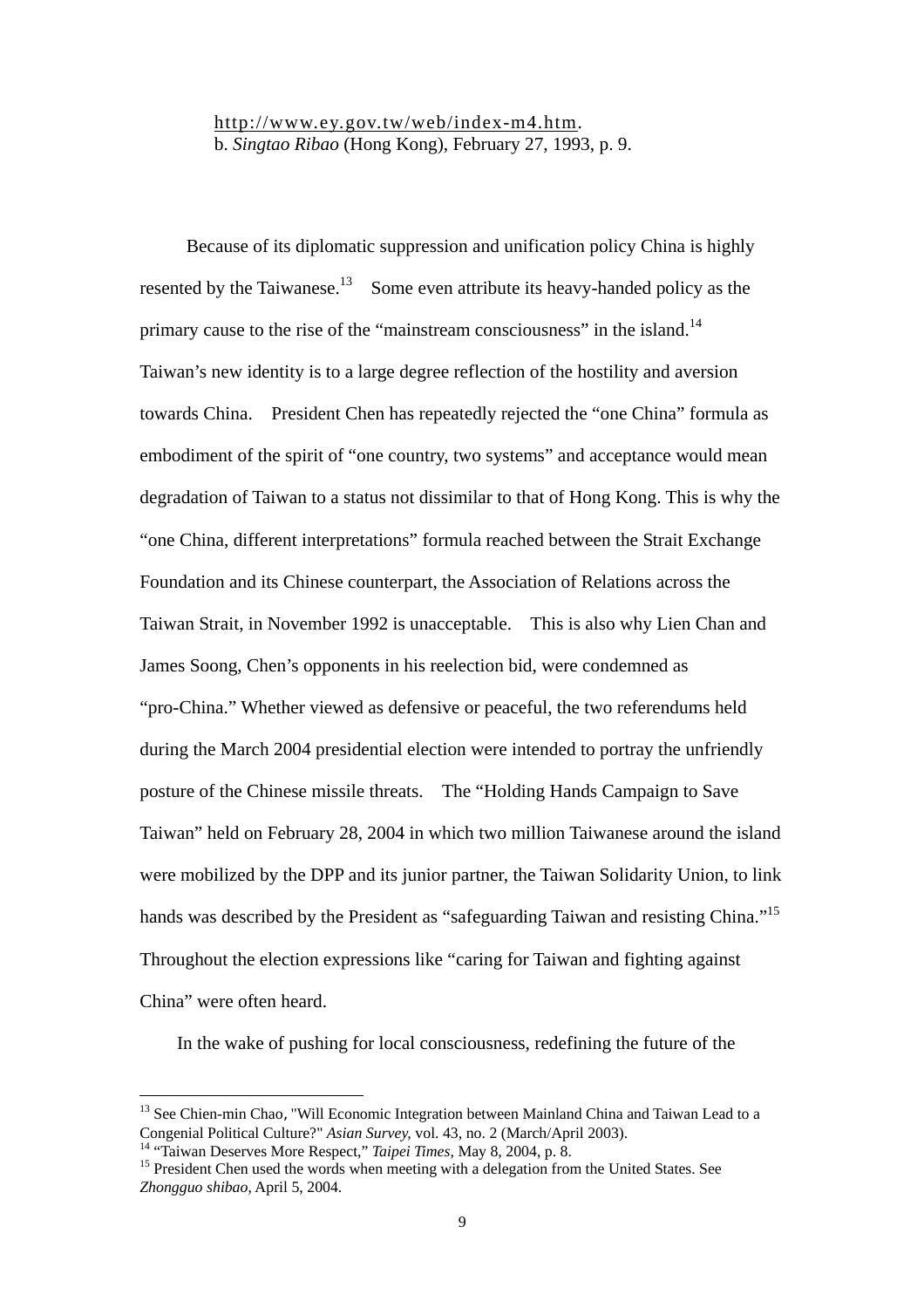nation (guojia dingwei) is the most important. Leaders including the President, the Vice President and former President Lee have all expressed that identity (rentong) is the utmost urgent task. It is argued that although Taiwan is an independent and sovereign county it is not a normal country. This is because the country has not been able to fully function at the international arena. Nor does it have the autonomy to decide its future. The constitution that is bestowed on the island republic is one major stumbling block on the road towards normalcy. A reformation is necessary.

While the desire for change is evident, it is not intended as a revolution. As some of the old structures can either be kept for now or are inopportune for change under the present conditions, status quo is opted. It is quasi-nationalization. What needs to be undone is the parts that still carry the legacies of China. As the old political structures were rejuvenated through rounds of constitutional amendment, the official designation and the constitution itself are the remaining obstacles to the metamorphosis of the new country.

Reformation is also different from an outright declaration of independence. Some of the old structures and institutions such as the name and flag of the country can be kept intact, at least for now. Therefore, the old mantra that "the ROC is a sovereign country" is no longer fit after this grand transformation. The new line is that "Taiwan is a sovereign country and its current name, according to the constitution, is the ROC." A subtle distinction has been made in that the symbols that have been considered as indices of independence have been carefully avoided separated from other components in the drive towards building a new country.

Actually, former President Lee Teng-hui was fed up with the old system and wanted to have it reshaped. Six rounds of constitutional amendments witnessed to that. However, restricted by intervening forces the "special state-to-state" dictum, the closest move that he had undertaken in the grand strategy of reconstructing a new

10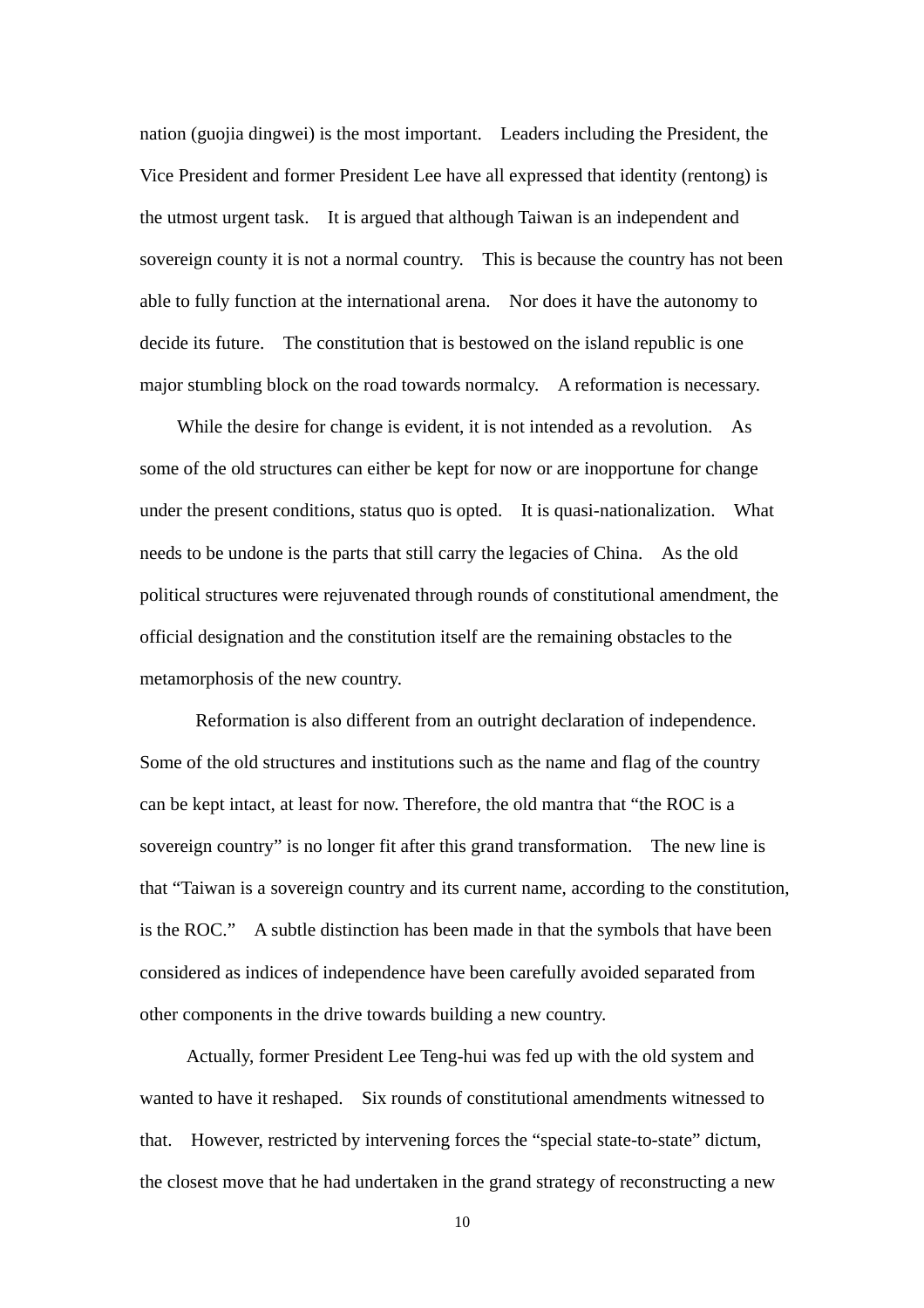country, was only a reckless acknowledgement of the political reality across the Strait of Taiwan. Chen is different.

The Resolution for the Future of Taiwan, passed by the DPP in 1999, has been the guidelines for President Chen Shui-bian's mainland China policy. Two days after resuming the DPP chairmanship Chen asked top party brass to "pay special attention to the Resolution." In yet another party gathering in July 2002, Chen again underlined the importance of the document in saying that the Resolution "is the unrivalled principle in dealing with issues related to the two sides [of the Taiwan Strait].["16](#page-11-0) A close check of the Resolution reveals amazing resemblance to what Chen has been crafting in policies towards China.

 The document dictates that Taiwan is a independent, sovereign country, unrelated to China; that the "one China" should be ditched lest the international community be confused which in turn might allow China opportunity to annex Taiwan; that a referendum law should be enacted as soon as possible; and that a "peace and stability framework" should be struck with Beijing.

#### **Reformation of a Nation**

The Republic of China as a country has been in existence for over a respectable period of time and there is no need to destabilize the status quo. What needs to be done is to have its sovereignty redefined lest it is mistaken as part China. Democracy comes in handy in this respect. What underscored the significance of the referendum (or plebiscite) is the stark contrast that the mechanism has been able to portray across the Strait of Taiwan. Contrary to China's closed system, the people of Taiwan not only enjoy autonomous rights enabling them to decide their own affairs but also participating in the making of key policies concerning their livelihood. This

<span id="page-11-0"></span><sup>&</sup>lt;sup>16</sup> http://gptaiwan.org.tw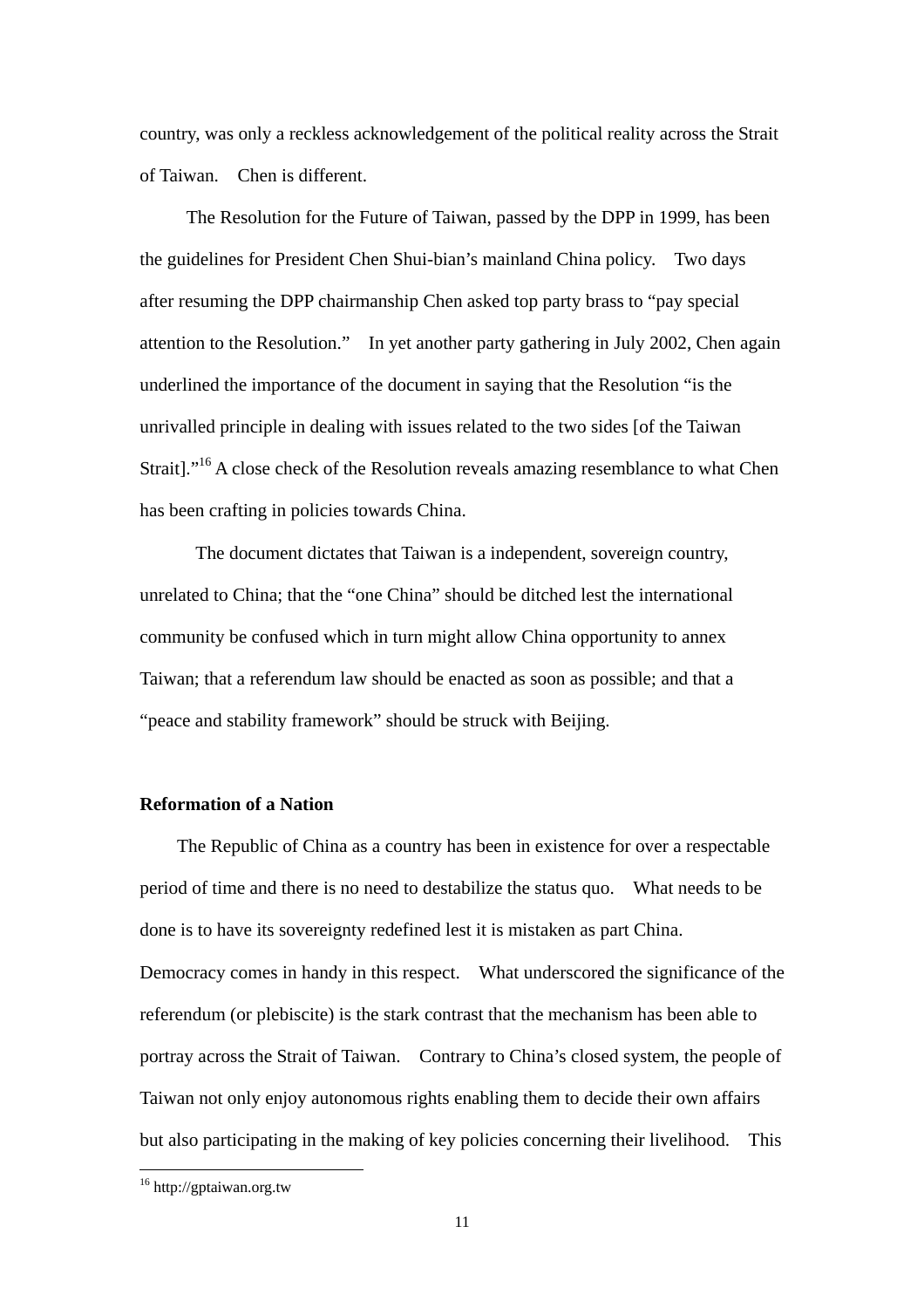is also why a new constitution is needed. It symbolizes severance from the past.

 To give the people the powers to decide their own future through a popular vote, or what has been known as referendum, and writing a new constitution have been essential parts of the cause that the DPP has been pursuing in its short history since creation in 1986. The two tasks were epitomized in both Resolution for the Future of the Taiwan passed in 1991 and 1999 respectively. The 1991 resolution went a step further by linking the two together. President Chen paired referendum with the "one country on each side" and called them "spirit" of the  $DPP$ <sup>[17](#page-12-0)</sup>

 Taiwan's democratization has seen a redistribution of political resources between the mainlanders and the Taiwanese in what has been termed as a process of nativization. (see Table 1) Taiwanese consciousness first helped President Lee consolidate his powers in the treacherous struggles with the KMT conservative old guards in what was known as a fight between the "mainstream faction" and the "non-mainstream faction" in the years following his assumption of the presidency in 1988.<sup>[18](#page-12-1)</sup> It then helped President Chen defeat his pan-blues opponents twice. Consequently, localization has become a precious commodity that politicians and political parties are competing against each other in order to prove their love to the people and the land is unmatched. It is also something that the KMT and its pan-blue allies, the PFP and the New Party, have had difficulty in holding onto. They are forced to make concessions and accept policies that have compromised their traditional positions.

 When Tsong Tsai, a DPP legislator, proposed in 1993 to legislate a referendum law he failed to win any support from the KMT. However, signs that the old

<span id="page-12-1"></span><span id="page-12-0"></span>

<sup>&</sup>lt;sup>17</sup> *Lienho bao*, August 14, 2003.<br><sup>18</sup> Murray A. Rubinstein, *The Other Taiwan : 1945 to the Present* (Armonk, N.Y.: M.E. Sharpe, 1994), p. 118; Wu, Hsin-hsing, *Bridging the Strait : Taiwan, China, and the Prospects for Reunification* (Hong Kong : Oxford University Press, 1994), p. 210.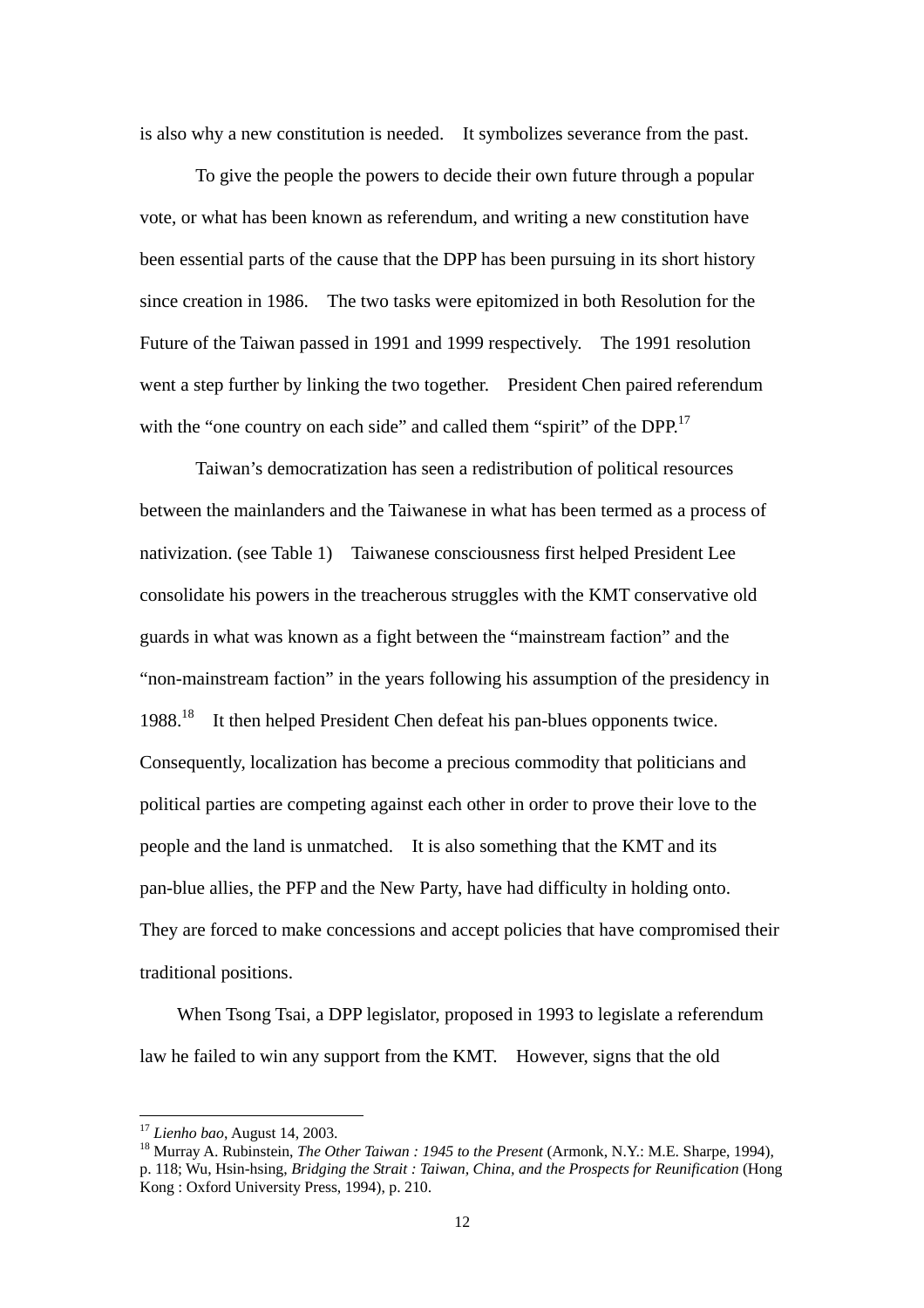authoritarian party was about to abandon its past position and embrace the popular voting mechanism which they regarded as synonymous to Taiwan independence came after the first presidential election. In April 1996 former Speaker of the National Assembly Chen Jinrung made clear that referendum was one of the four issues that the chamber which was empowered to elect the president and the vice president and write and amend the constitution would tackle. One of the recommendations given to President Lee by the task force formed in August 1998 to "Strengthen the Sovereign Status of the ROC" was enactment of a referendum law so that major issues concerning the future of the country could be decided through popular votes.

In a speech delivered in January 1999 then Vice President Lien Chan suggested that the KMT administration study ways to "institutionalize referendum." Finally, in a dire attempt to save the presidential election held in March 2004 in which they were not able to find a way to effectively counter the DPP offensive that the old political force represented "old and alien interests and values" the KMT decided to support the referendum legislation. The Referendum Law, passed in November 2003, was based on a draft prepared by the pan-blue camp. The right to referendum has finally emerged as a unified policy endorsed by all political forces across the ideological spectrum.

Nevertheless, there is difference between the two versions of referendum. For the pan-blues, the new mechanism was intended for the public to express their preferences over policies through a collective mechanism; but for the DPP, it was deemed as undeniable right endowed to people to decide matters concerning the future direction of the country. In this sense, the latter interpretation is tantamount to plebiscite.

The right to a new constitution is pivotal in development of the new political discourse. President Chen has repeatedly suggested that the current constitution,

13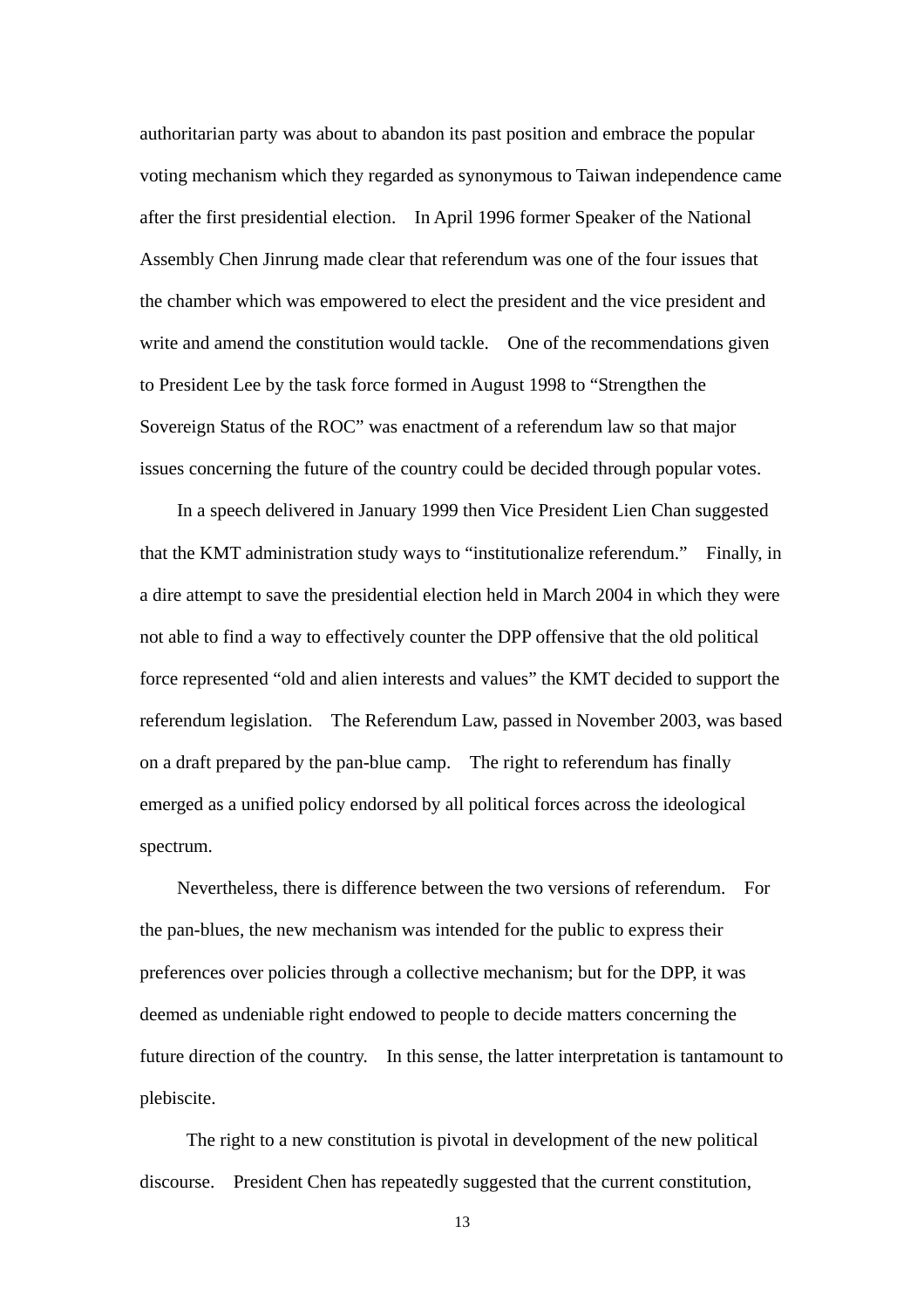promulgated in January 1, 1947 in Nanjing, China, is anachronistic and ill-suit to Taiwan's democratic reality. It is further suggested that two thirds of the legal code need to be revamped.<sup>[19](#page-14-0)</sup> At the center lies the argument that it is less than clear whether the political system is that of a presidential system or a parliamentary system. The five-branch government designed by Sun Yat-sen is condemned as incompatible with the Western constitutional thinking. The gridlock that the pan-greens and the pan-blues finds themselves in in the Legislative Yuan is often cited as evidence that a more efficient government is urgently in need. The size of the Legislative Yuan, with 225 seats at present, needs to be downsized. Some even cite the recall demanded on the President by the opposition pan-blues immediately after Chen Shui-bian was sworn in for the first term in March, 2000 for the decision to stop construction of the fourth nuclear power plant and lower the age of citizens eligible for vote from that of twenty to eighteen to justify the need for a new constitutional  $\mathrm{code}^{20}$  $\mathrm{code}^{20}$  $\mathrm{code}^{20}$ 

 When Chiang Ching-kuo was alive, the DPP advocated a parliamentary system so that powers enjoyed by the former strongman would be checked. The President was urged to respect the constitution and gave the powers back to the people. That position was reversed when Lee Teng-hui came to power. The party has since been publicly promoting a presidential system similar to that of the U.S. The trend is clear. The powers of the president have been immensely enhanced after six rounds of constitutional amendments in the 1990's. Some even contend that the powers endowed to the president now surpass that of the U.S. president. In any rate, the current constitution is not so unworkable as to warrant a total abandonment.

It is then not unreasonable to assume that what is objected to by the President

<span id="page-14-1"></span><span id="page-14-0"></span>

<sup>&</sup>lt;sup>19</sup> *Lienho bao*, November 12, 2003.<br><sup>20</sup> Hsiao Bi-Khim. "An Updated Constitution Nothing to Be Afraid of," *Taipei Times*, May 15, 2004, p. 8.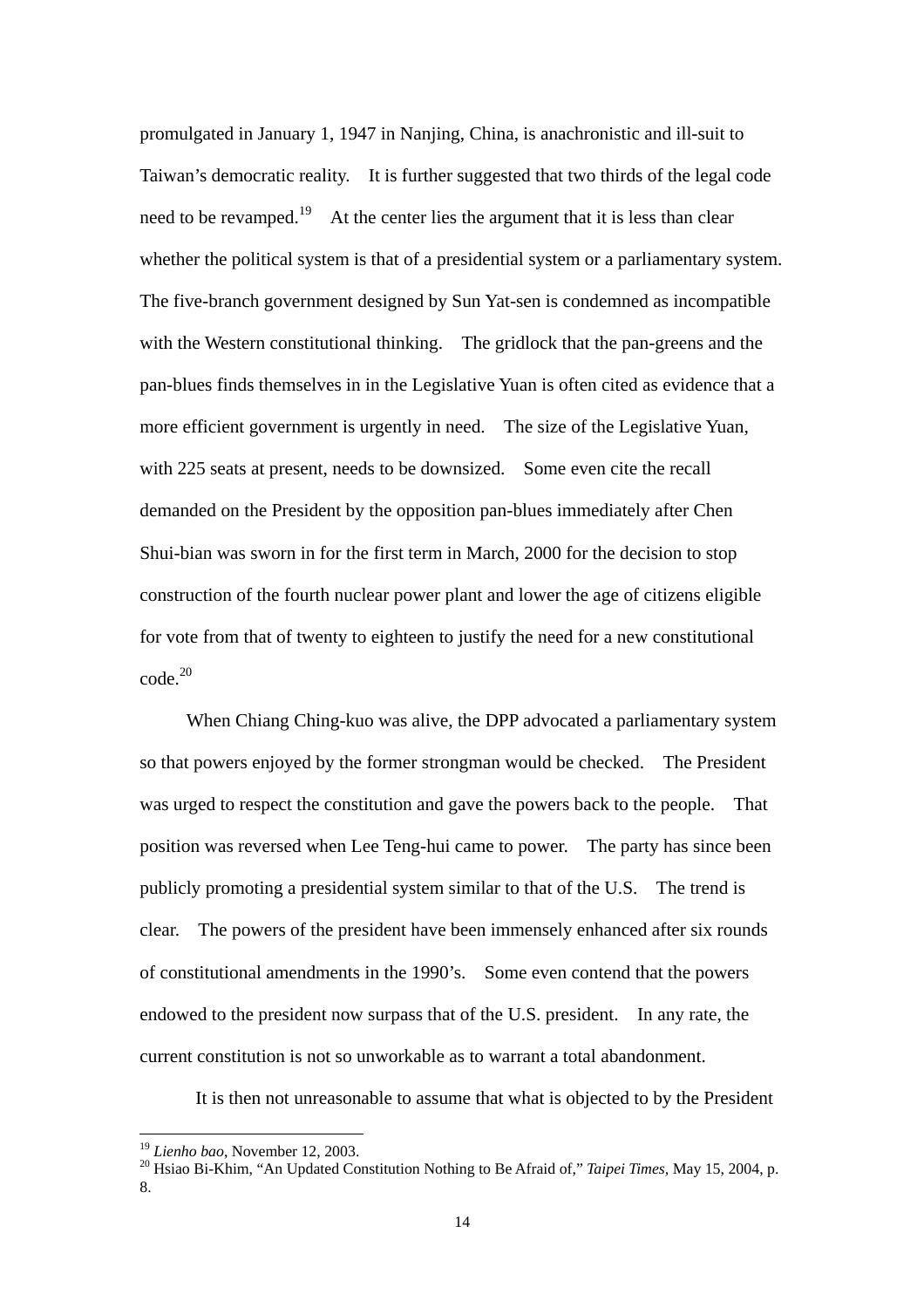and his followers is not the part of systemic ambiguity but the part of its Chinese connotation: that the constitution was enacted in China and the two extra powers, the examination and the control, added on top of the three branches of the government in line with the Western political experience, were derived, according to Sun Yat-sen, the author of the Three Principles of the People, from China's political tradition. Yao Jiawen, President of the Examination Yuan, said in February, 2003 that he intended to "downsize the institution and make it part of the Executive Yuan." While affirming the 2004 election as victory for Taiwan's "mainstream consciousness," former President Lee urged Chen to "integrate this consciousness" in the future writing of the constitution. $21$ 

## **Polarization and Radicalization**

The efforts to create a new identification has sabotaged the old political values and belief system and the society has been polarized as a result. Taiwan's policy towards China is not likely to be conciliatory as politicians are trying to forge nationalism on the antipathetic feelings towards China.

 Ethnic tensions have been running high since the nationalist regime resettled itself in Taiwan in 1949. The shooting incident over a Taiwanese old lady on February 27, 1947 which led to widespread demonstrations and protests and subsequent crackdown by the government has alienated the old settlers from the new. The hatred derived out of the incident has been the most potent weapon that the DPP has been able to harness in its drive to first nudge the KMT out of power and then sustain the status as a ruling party. For the DPP, the unjustifiable history in which the KMT came all the way from China and imposed itself as rulers over the inhabitants of the island was the primary contradiction needed to be redressed.

<span id="page-15-0"></span><sup>21</sup> *Zhongguo shibao*, May 9, 2004, p. 4.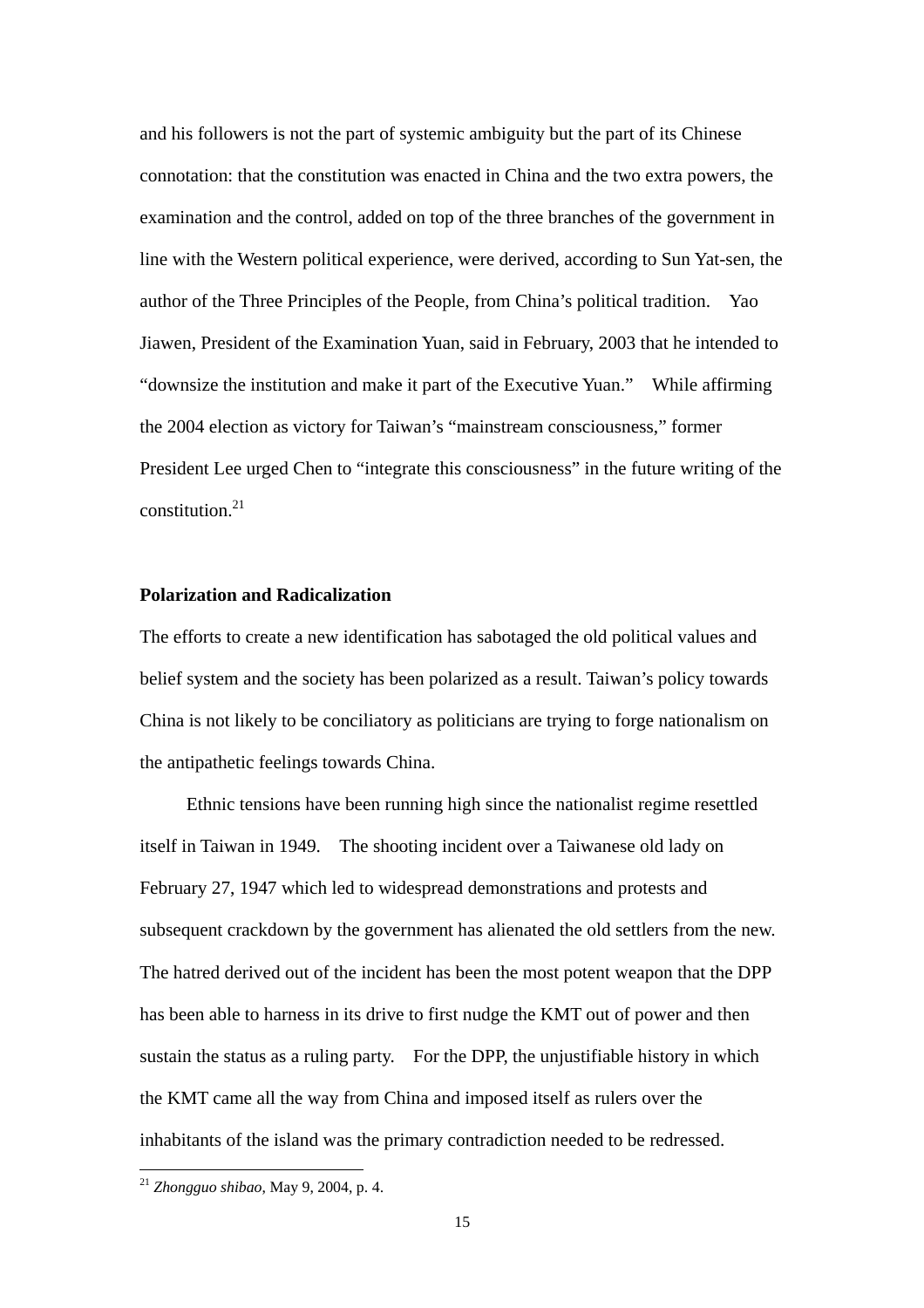Taiwan independence was first and foremost raised in defiance of the policy of unification of China set arbitrarily by the "alien regime".

The ethnic tensions have not dissipated following the transfer of powers from that of an "alien regime" to a "localized regime". On the contrary, schism has been exacerbated and intensified as the DPP confronts China head on over the issue of Taiwan sovereignty. Loyalty of those who are showing signs of conciliation towards China is questioned. They are likely to be labeled as unpatriotic and betraying the cause if they fail to demonstrate aversion to the regime on the other side of the Strait. As China is tightening its nook to annihilate the ROC as a country, it is urged that the most effective counter-measurement be the consolidation of local identify. (see Figure 1) "One China" means acceptance of China as the central authority and reneging Taiwan to that of a local status and thus, the end of the country as a sovereign.



## Figure 1

Sources: The is from the Election Study Center, National Chengchi University, [http://www2.nccu.edu.tw/~s00/eng/data/Political%20Attitude02.htm](http://www2.nccu.edu.tw/~s00/eng/data/Political Attitude02.htm)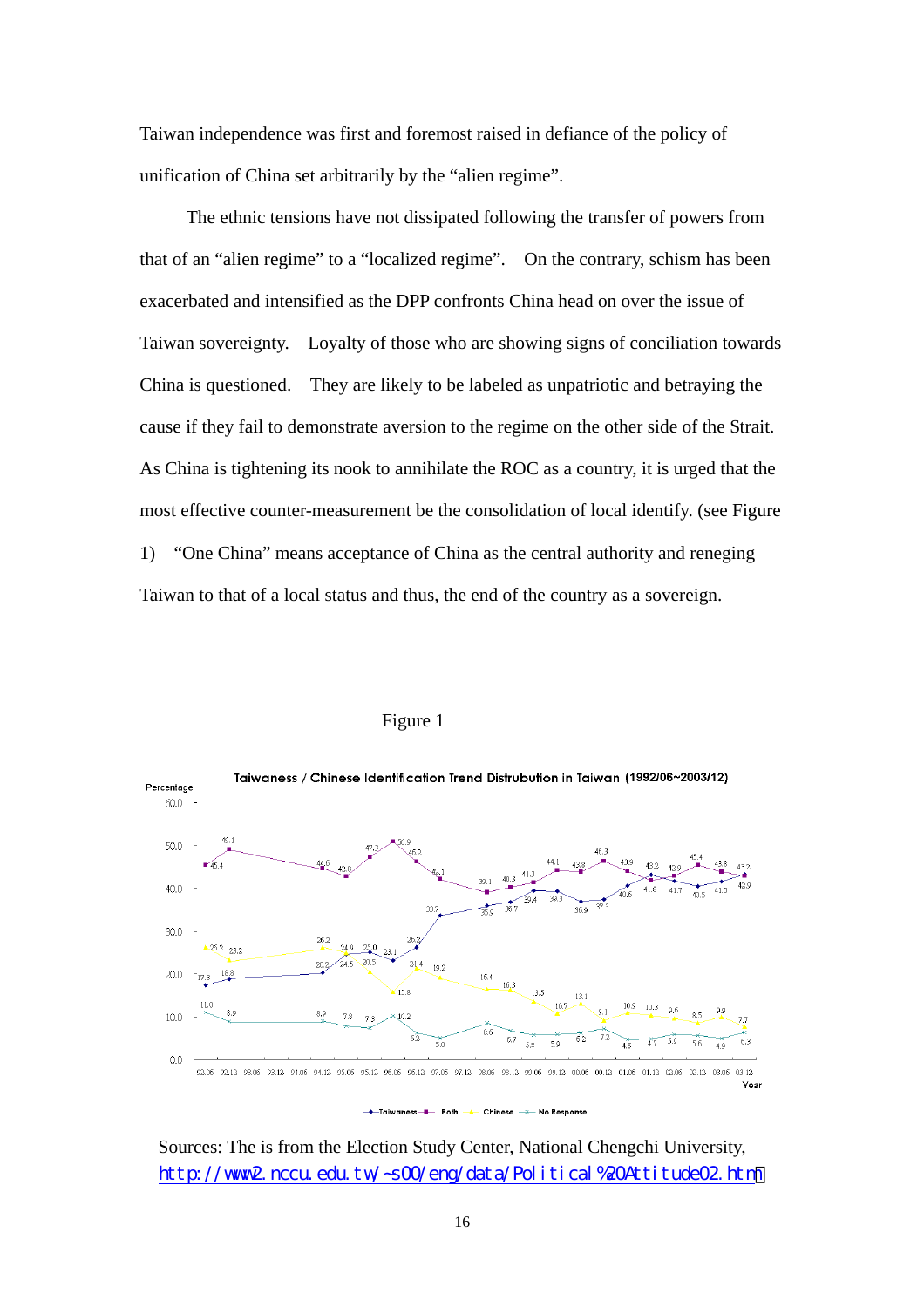If the answer to China's threat to its autonomy is the forge of independent identity, then pan-blues' adherence to the "one China" is to be condemned. Pan-blues' past opposition to the referendum, because it was proposed in tandem with Taiwan independence, was accused of "standing in opposition to the people of Taiwan and the Taiwan-first policy and disrespect of the Taiwan identity." The advice to put aside the disputes with China over sovereignty was disparaged as "not in line with the discourse of Taiwan sovereignty" and was intended to "denationalize the country."<sup>22</sup>

To what extent should Taiwan engage China economically has been debated heatedly in recent years.<sup>[23](#page-17-1)</sup> For those Taiwanese who have brooded the idea of establishing a new country, the suggestions that Taiwan should take advantage of China's immense market and cheap labor and speed up the "three direct links" are brushed aside as conspiracy to marginalize Taiwan and in support of China's tactics to "facilitate unification through economic means."[24](#page-17-2) The popular Taipei mayor Ma Yin-jiou was condemned as part of a "new group to sell out Taiwan" during his contestation of the mayoralty against the DPP candidate Chen Shui-bian in 1998. In a similar election held in 2002 against DPP's Lee Yingyuan, Ma was castigated as having an "athlete feet," alluding to his birth in Hong Kong as a possible reason of buckling under to Beijing authority. During the 2004 presidential campaign, Chen stated publicly that the Chinese communists (zhonggon) assisted the pan-blues covertly. [25](#page-17-3) 

<span id="page-17-0"></span> $22$  "A Display of Will and Determination of the People Is the Most Effective Way to Deter Annexation by China," editorial, *Zhiyou shibao*, March 4, 2004, p. 2. <sup>23</sup> Chien-min Chao, "National Security vs. Economic Interests: Reassessing Taiwan's Mainland Policy

<span id="page-17-1"></span>under Chen Shui-bian," *Journal of Contemporary China* (November 2004); "One Step Forward, One Step Backward: Chen Shui-bian's Mainland Policy," *Journal of Contemporary China*, vol. 11, no. 34 (February 2003). 24 "Was Prostration a Kiss of Taiwan's Land? Or Land of Taiwan Province of China's?" editorial,

<span id="page-17-2"></span>*Zhiyou shibao*, March 15, 2004.<br><sup>25</sup> The President made the point in an interview by John Pomfret of the Washingtton Post on May 6,

<span id="page-17-3"></span>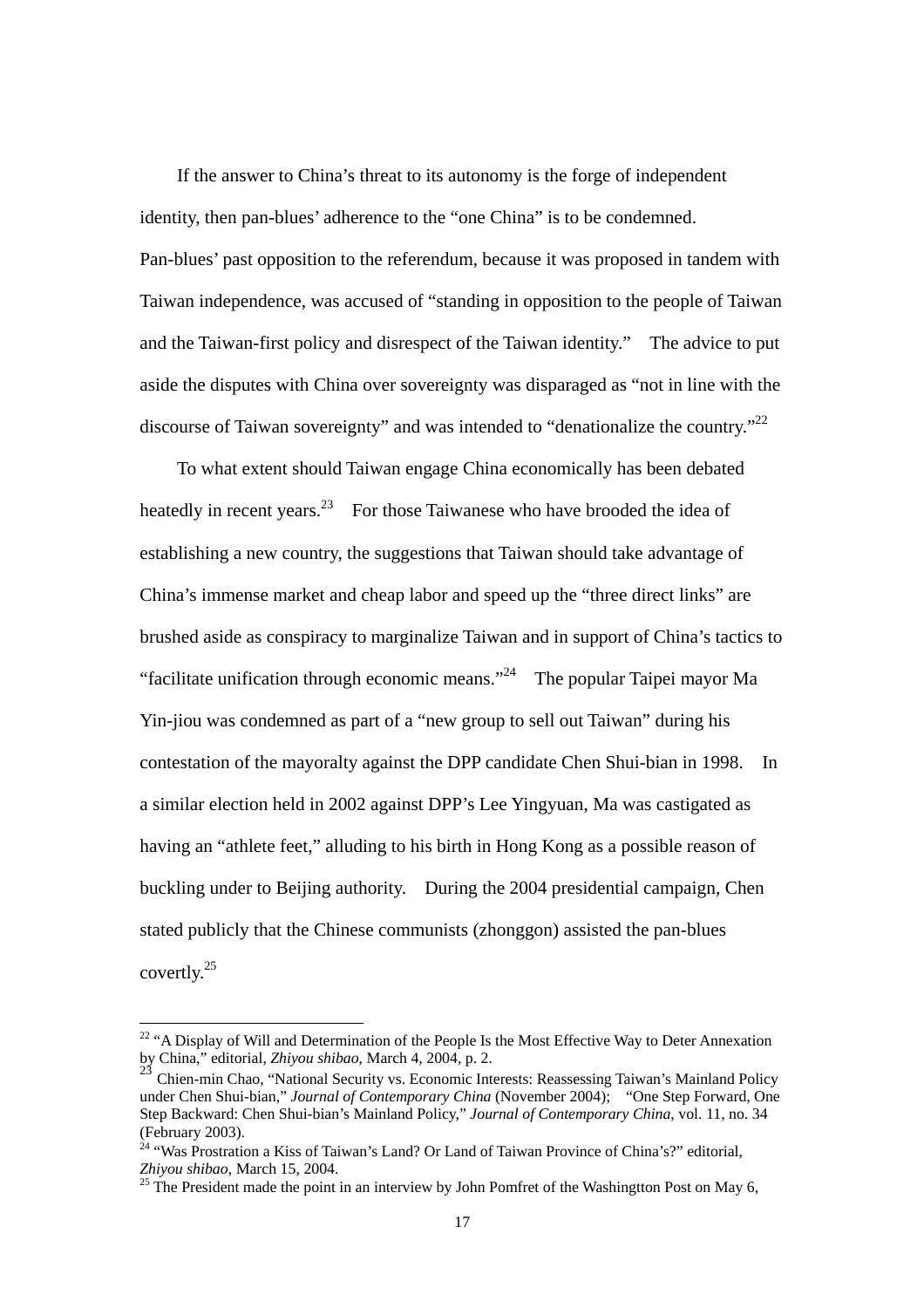Chen Shui-bian's abandonment of a more moderate "middle of the road" policy proposed during the last presidential campaign in 2000 in favor of a more radical policy has forced the KMT and its allies to retreat. Pan-blues camp's inability to meet the challenge of localization was exposed relentlessly during the 2004 presidential campaigning. Pressured by opponents and supporters alike, the pan-blues abandoned their oppositions to the referendums and pushed through a legislation for that cause. Ultimately they paid dearly for the indecision as Chen took advantage of the law by linking the presidential election with the holding of the first referendum in Taiwan's history.

Pan-blues faced the same dilemma with the issue of writing a new constitution. The KMT, the Chinese nationalist party, has even considered renaming itself by purging the term "Chinese" out the old nomenclature.<sup>[26](#page-18-0)</sup> In an even more conspicuous move to prove the party's assimilation with local values one KMT heavyweight proposed to call the party the "Taiwanese Nationalist Party." Lines were also heard from the party's top brass that independence could not be ruled out as an option.

The polarization is no longer drawn on ethnic divisions but on ideological differences. All citizens are forced (or perceived) to choose sides, as fence-leaning is not tolerable. As mainlanders are in general considered by some as more susceptible to Chinese influence ethnic tensions are aggravated. In the wake of reshuffling the cabinet posts after the 2004 presidential election, ethnic representation was considered important as Hakka and the aborigines featured their status in the new line-ups. One group that was deliberately ignored was the mainlanders. (see Table 1) Heightened domestic tensions would make it hard for the government to develop a set

<span id="page-18-0"></span>

 <sup>2003. 26</sup> *Zhongguo shibao*, May 15, 2004, p. 1.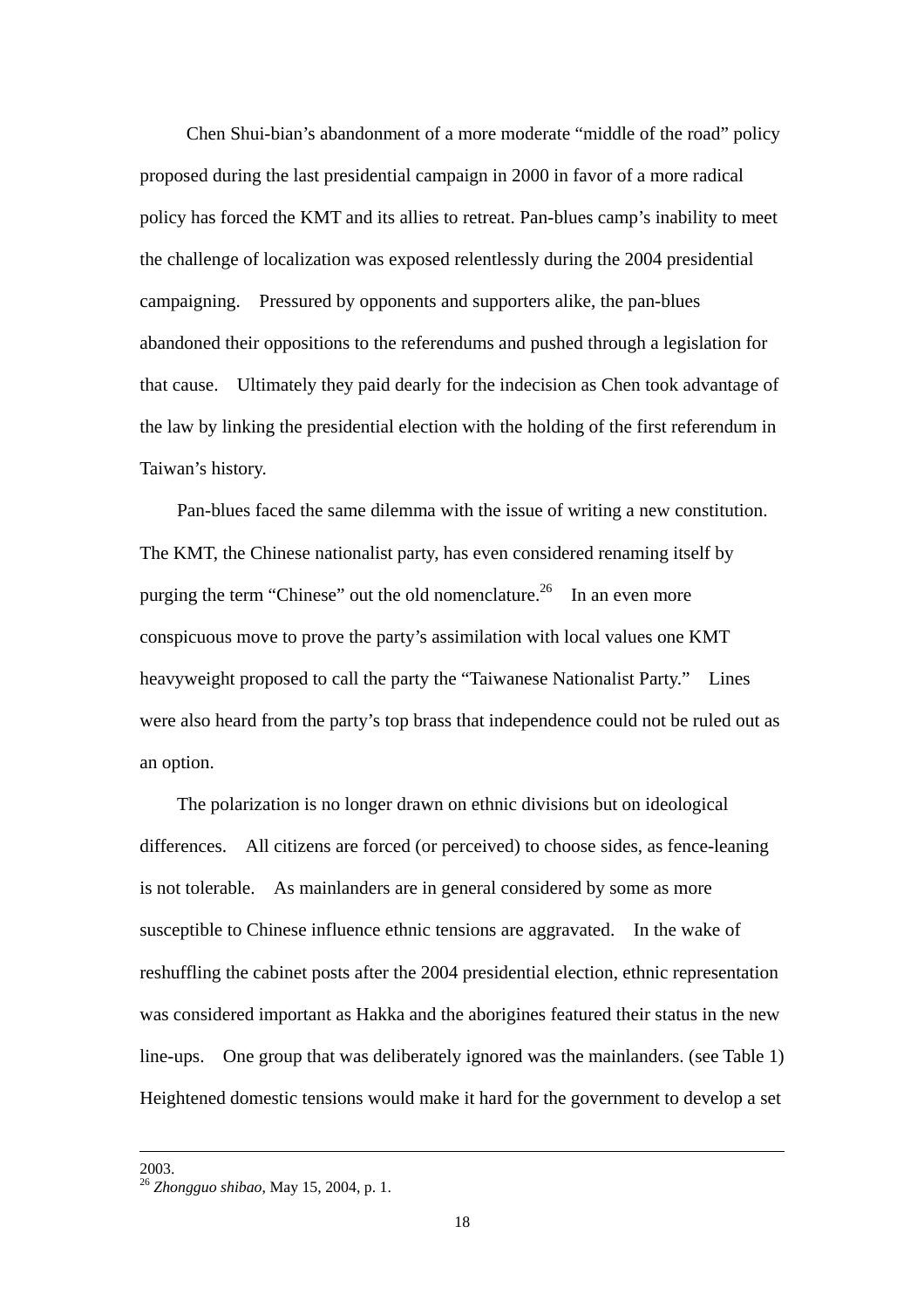of coherent and nuanced policies towards China.

#### **Challenges Ahead: Unification on the Agenda?**

Taiwan's switch to a more combative gear has put Beijing in a difficult mode. Past experiences have shown that assertive policies coming from the giant neighbor have proven to be counter-productive to sway Taiwan back. Beijing has to come up with new set of measures to put itself in the driver's seat again. Tactics of intimidation have evidently been given new lease of life lately. Three days before President Chen was to be sworn in for a second four-year term in office, China's Taiwan Affairs Office issued a stern statement, warning Taiwan to choose between peace and war. In the same statement, Beijing also lashed out at Chen for violating the "five noes" promises, "mustering all separatist forces to drive Taiwan towards independence" and bringing cross-strait relations to the brink of danger.<sup>[27](#page-19-0)</sup> Talks about the possibility of a surgery-like invasion is gaining popularity. Has unification been forced upon Beijing's political agenda?

For many Taiwanese, the rise of local consciousness and indeed, the anti-China sentiment, is attributable to the saber-rattling and diplomatic squeezing that Beijing has imposed on the island.<sup>[28](#page-19-1)</sup> But for China, what Chen has been doing in the past four years as president has been no less than an unambiguous demonstration of "gradually moving towards de jure independence." Commenting on the referendums that were held in tandem with the presidential election, the Liberation Daily criticized the voting as important means to "move gradually to independence" and a rehearsal for a final vote on independence.<sup>29</sup> Chinese scholars came up with the conclusion that Chen Shui-bian had adopted a three-phased program to achieve final

<span id="page-19-1"></span><span id="page-19-0"></span>

<sup>27</sup> *Zhongguo shibao*, May 17, 2004, p. 1. 28 "Taiwan Deserves More Respect," *Taipei Times*, May 8, 2004, p. 8. <sup>29</sup> *The Liberation Army Daily*(Beijing), February 9, 2004, p. 1.

<span id="page-19-2"></span>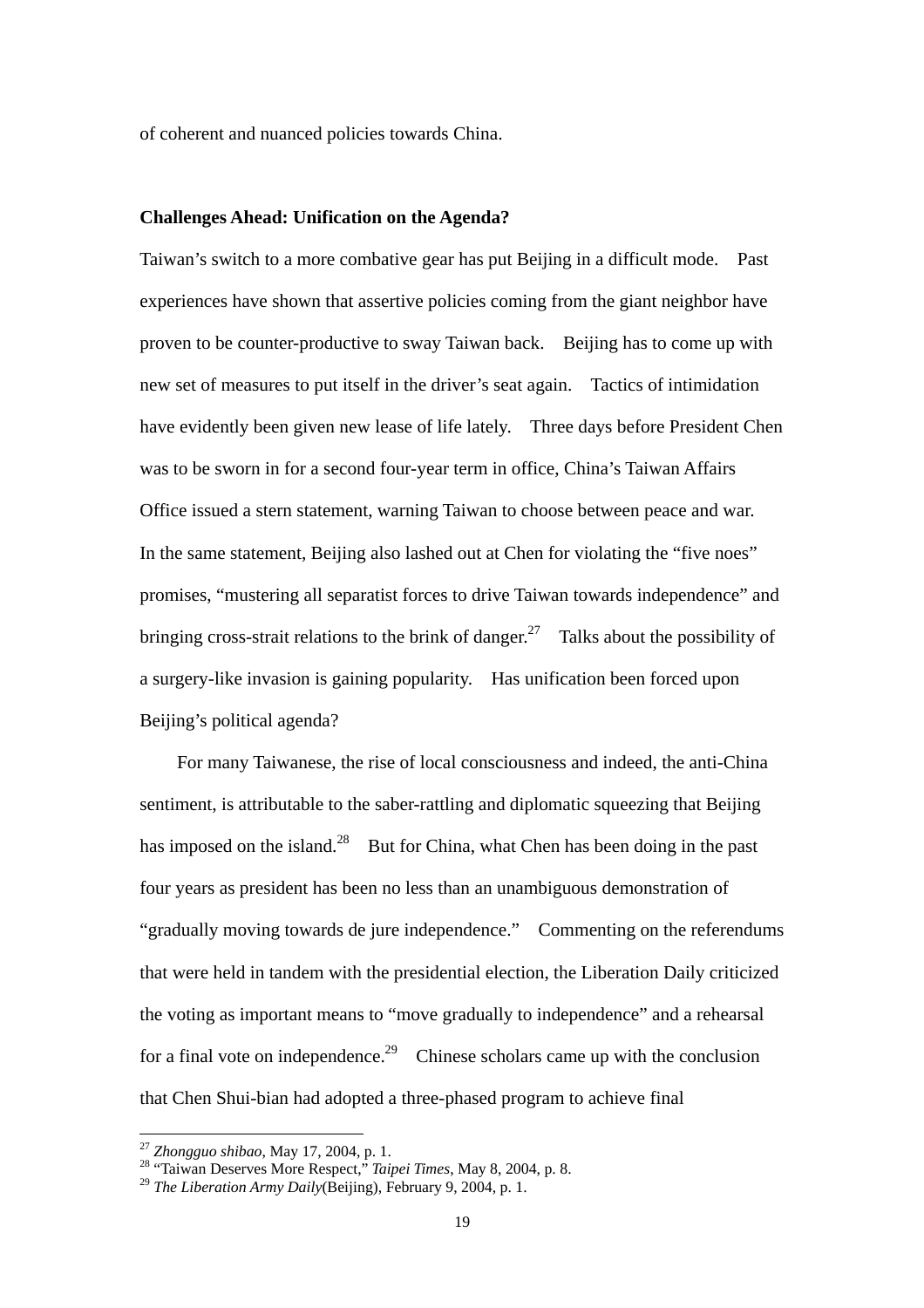independence: referendum, reforming legislature through an election to be held at the end of 2004, and then writing a new constitution in 2006.<sup>30</sup> It seems that Beijing is moving to manage the crisis in an attempt to stop the trend that it sees as irreversibly splitting.

First, Beijing's "bottom line" is emerging as observers have made unequivocal warnings that an exclusion of the mainland from the territories contained in Article 4 of the current ROC constitution is tantamount to de jure independence.<sup>31</sup> A sense of urgency is clearly detectable. In his political report delivered to the CCP's Fifth Central Committee Plenum Meeting of the  $15<sup>th</sup>$  Party Congress two months after the "state-to-state" theory was first broached by former President Lee Teng-hui in July 1999 Jiang Zemin expressed the need to set a timetable for unification. In his political report to the  $16<sup>th</sup>$  Party Congress convened in November 2002 Jiang, who gave up the post of the CCP General Secretary at the convocation but retained the chairmanship of the Central Military Commission for two more years until September, 2004, suggested that the Taiwan issue "is not allowed to drag on sine die."

The conviction that military options can not be excluded has been reinforced, too. New proposals such as to "contain independence with military might" and to "get ready without publicity" have been trumpeted. It is argued that the PLA will be "violating the PRC constitution and dereliction of duties" if Taiwan independence is left unchecked and getting out of hand.<sup>[32](#page-20-2)</sup> Lo Yuan, director of the Research Department at the Military Science Academy, suggested that the country must "pay necessary dues," including disruption of the 2008 Olympics, slow down of economic development in the coastal areas and degradation of relations with certain foreign

<span id="page-20-0"></span><sup>&</sup>lt;sup>30</sup> This is from Li Jiaquan, a senior Chinese scholar with a background on Taiwan. See *Huanqiu shibao* (Beijing), February 2, 2004, p. 18.

<span id="page-20-1"></span> $\frac{31}{11}$  Li Jiaquan and Lo Yuan, a general at the Military Science Academy, have made the delineation. See Xinhua she (the New China News Agency) news dispatch, November 27, 2003.

<span id="page-20-2"></span><sup>&</sup>lt;sup>32</sup> Dalu qinshi shuangchoubao (Mainland Situation Fortnightly) (Taipei), no. 1426, December 10, 2003.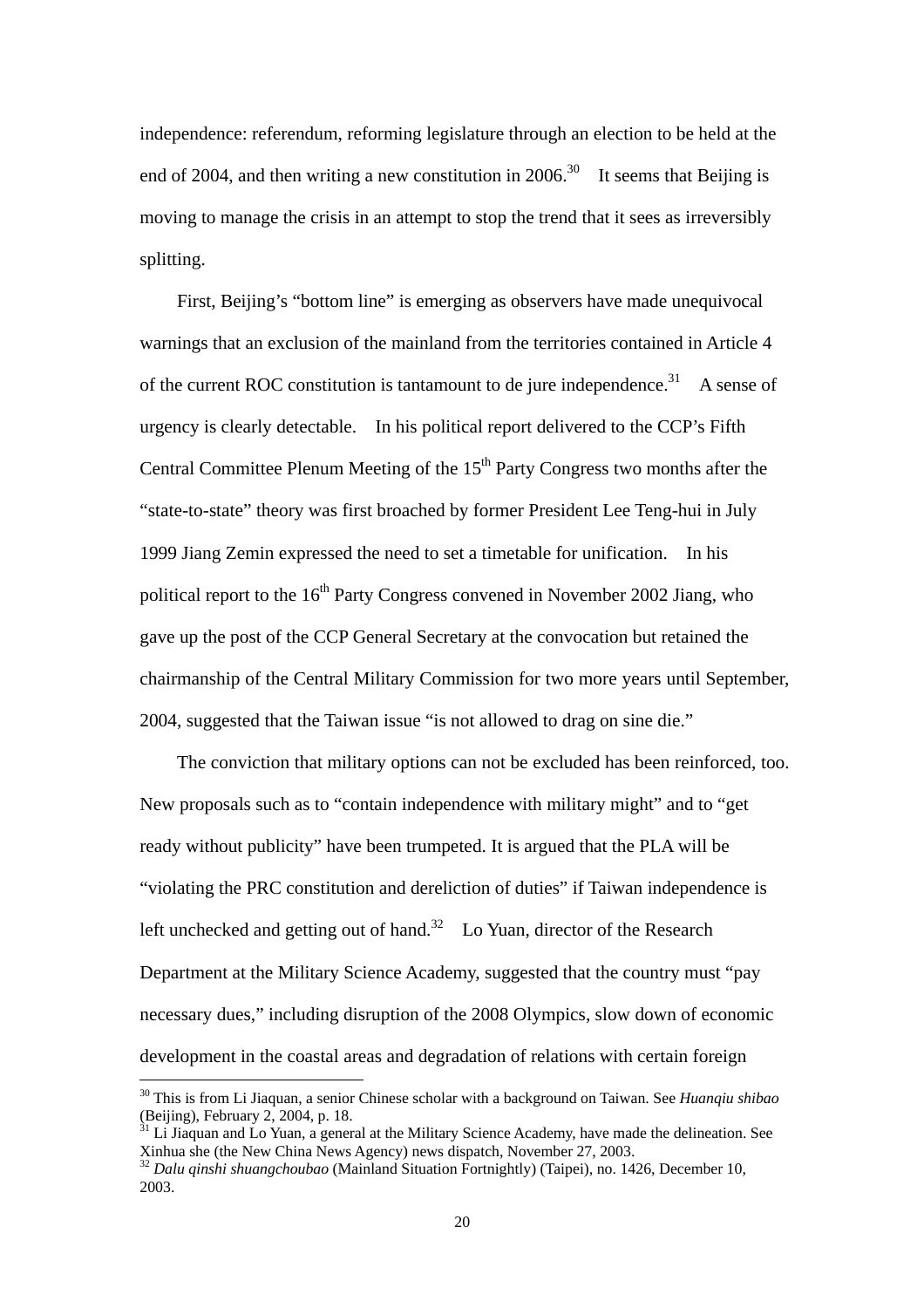countries, etc., to keep Taiwan independence in check and safeguard territorial integrity.<sup>[33](#page-21-0)</sup>

In light of the fact that legislation has been playing a very important role in the Washington-Beijing-Taipei trilateral relations (the Taiwan Relations Act and the Referendum Law are cases in point), calls for the enactment of a "National Reunification Law" have been the vogue. It is said that the law might be "an ultimatum to Taiwanese splittists."[34 P](#page-21-1)remier Wen Jiabao consented to the proposal during a trip to Europe in May 2004, days after the Europe Union was enlarged to include ten more new members. It is also suggested that the National People's Congress, the parliament, should declare the country in a "state of war" should an independence program is implemented in Taiwan.

Commenting on the legislation of the Referendum Law, Zhang Mingqin, assistant to the director of the Taiwan Affairs Office, admonished dire consequences by making public the "six noes." In a tone similar to that of the statement issued on the eve of Chen's inauguration, Zhang reiterated Beijing's policy of "no ambiguity, compromise, and retreat" against the legislation and "no toleration, appeasement, and sitting idly by" against Taiwan "splittist independence behaviors."<sup>35</sup>

On the eve of a demonstration staged by the pan-blue camp one week after the presidential election to protest against the allegedly unfair impact on the outcome of the election by the shooting of the DPP candidates on the eve of the balloting, Beijing warned that it would not "sit idly by should the situation get out of control."<sup>36</sup> In its first press conference held nearly one month after Taiwan's presidential election, Taiwan Affairs Office spokesman Li Weiyi belittled the "peace and stability

<span id="page-21-1"></span><span id="page-21-0"></span><sup>&</sup>lt;sup>33</sup> Lo made the remarks in Liaowang and was reported by Hong Kong media on December 2, 2003.<br><sup>34</sup> Willy Lam, "New phase in struggle," *CNN*, May 19, 2004, <http://edition.cnn.com/2004/WORLD/asiapcf/05/18/china.willycolumn/index.html> <sup>35</sup> *New China News Agency*, November 26, 2003. 36 *Zhongguo shibao*, March 27, 2004, p. A2.

<span id="page-21-2"></span>

<span id="page-21-3"></span>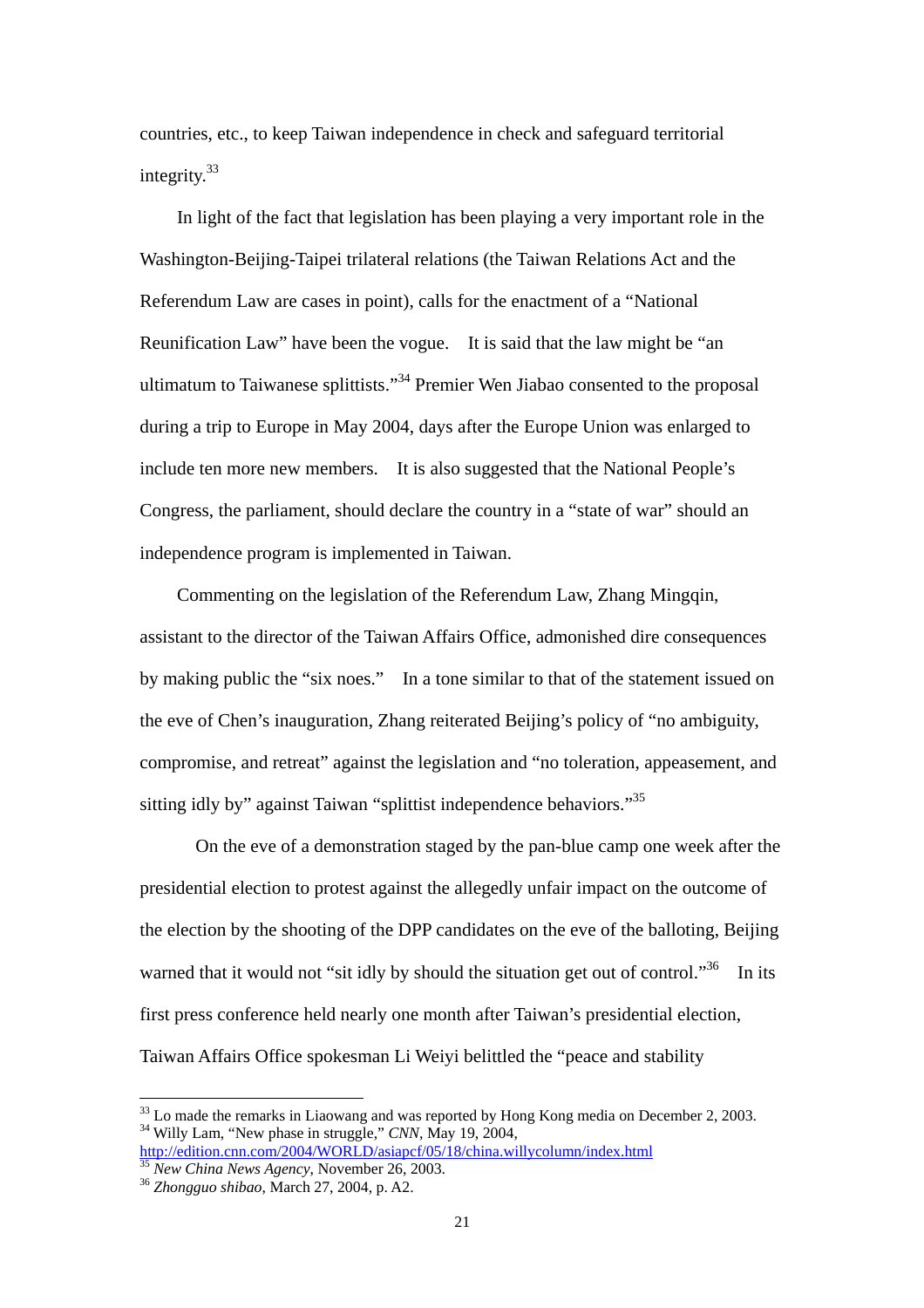framework" that Chen put out as "deceiving" and the move to write a constitution "timetable for independence."

The "three direct links" may be the first victims of the deteriorated relations across the Strait of Taiwan. In its policy statement released in December 2003, the links were defined by Beijing as "cross-Strait lines" and "internal affairs of the Chinese across the Taiwan Strait."<sup>37</sup> However, in the first press conference given after the presidential election Li Weiyi reverted to the original line that they are "internal matters of a country." The statement issued by Taiwan Affairs Office on May 17 put the realization of the three links under the premise of "one China" principle. It remains to be seen if Beijing's position on the issue is irrevocably reversed.

# **Conclusion**

 $\overline{a}$ 

Taiwan's unending quest for identity has undeletably altered its relations with China. As some Taiwanese are enjoying a new sense of "national consciousness" others are increasingly wary about the possible consequences that this quasi-nationalization movement might accrue. Politicians in both sides of the Strait are sure to exploit contradictions both within Taiwan and across the Strait for political gains, especially at election times. What has happened in Taiwan since the democratization process started at the turn of the 1990s has been a fierce competition for "localization" between the two sides of the ideological spectrum, the pan-greens and the pan-blues. Cross-Strait relations are set back as a result of this infighting. Beijing's uncompromising heavy-handed policies which often find clamping down on Taiwan's

<span id="page-22-0"></span> $37$  Beijing's past stance on the "three direct links," see Chao Chien-min, "National Security vs. Economic Interests: Reassessing Taiwan's Mainland Policy under Chen Shui-bian.".